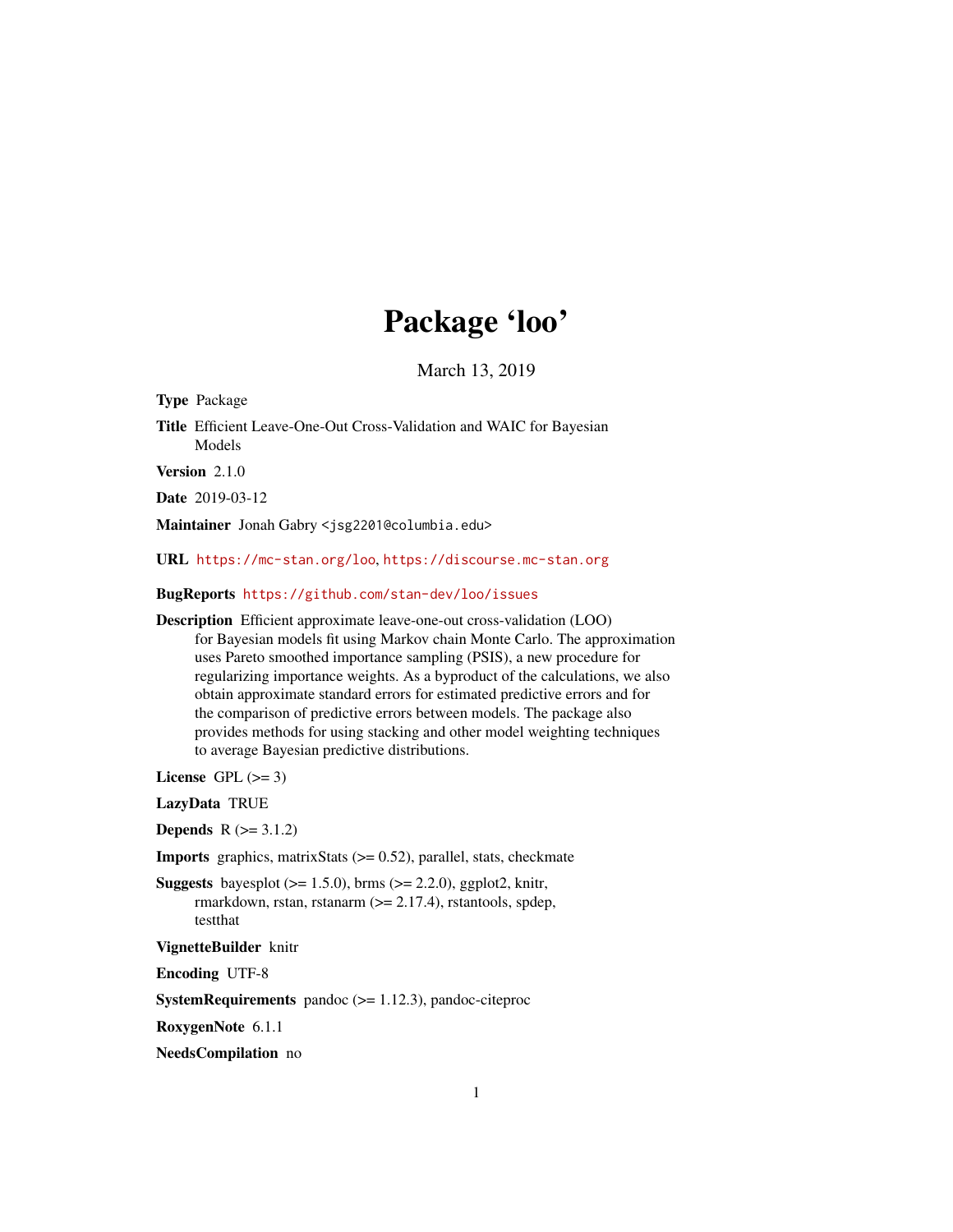<span id="page-1-0"></span>2 loo-package

Author Aki Vehtari [aut], Andrew Gelman [aut], Jonah Gabry [cre, aut], Yuling Yao [aut], Paul-Christian Bürkner [ctb], Ben Goodrich [ctb], Juho Piironen [ctb], Mans Magnusson [ctb]

Repository CRAN

Date/Publication 2019-03-13 21:40:03 UTC

# R topics documented:

|       | $\overline{2}$ |
|-------|----------------|
|       | $\overline{4}$ |
|       | -5             |
|       | 6              |
|       | 7              |
|       | - 9            |
|       |                |
|       |                |
|       |                |
|       |                |
|       |                |
|       |                |
|       |                |
|       |                |
|       |                |
|       |                |
|       |                |
|       |                |
|       |                |
| Index | 36             |
|       |                |

<span id="page-1-1"></span>loo-package *Efficient LOO-CV and WAIC for Bayesian models*

# Description

This package implements the methods described in Vehtari, Gelman, and Gabry (2017a, 2017b) and Yao et al. (2018). To get started see the **[loo](#page-11-1)** package vignettes [vignettes,](https://mc-stan.org/loo/articles/index.html) loo function for efficient approximate leave-one-out cross-validation (LOO-CV), the [psis](#page-27-1) function for the Pareto smoothed importance sampling (PSIS) algorithm, or [loo\\_model\\_weights](#page-20-1) for an implementation of Bayesian stacking of predictive distributions from multiple models.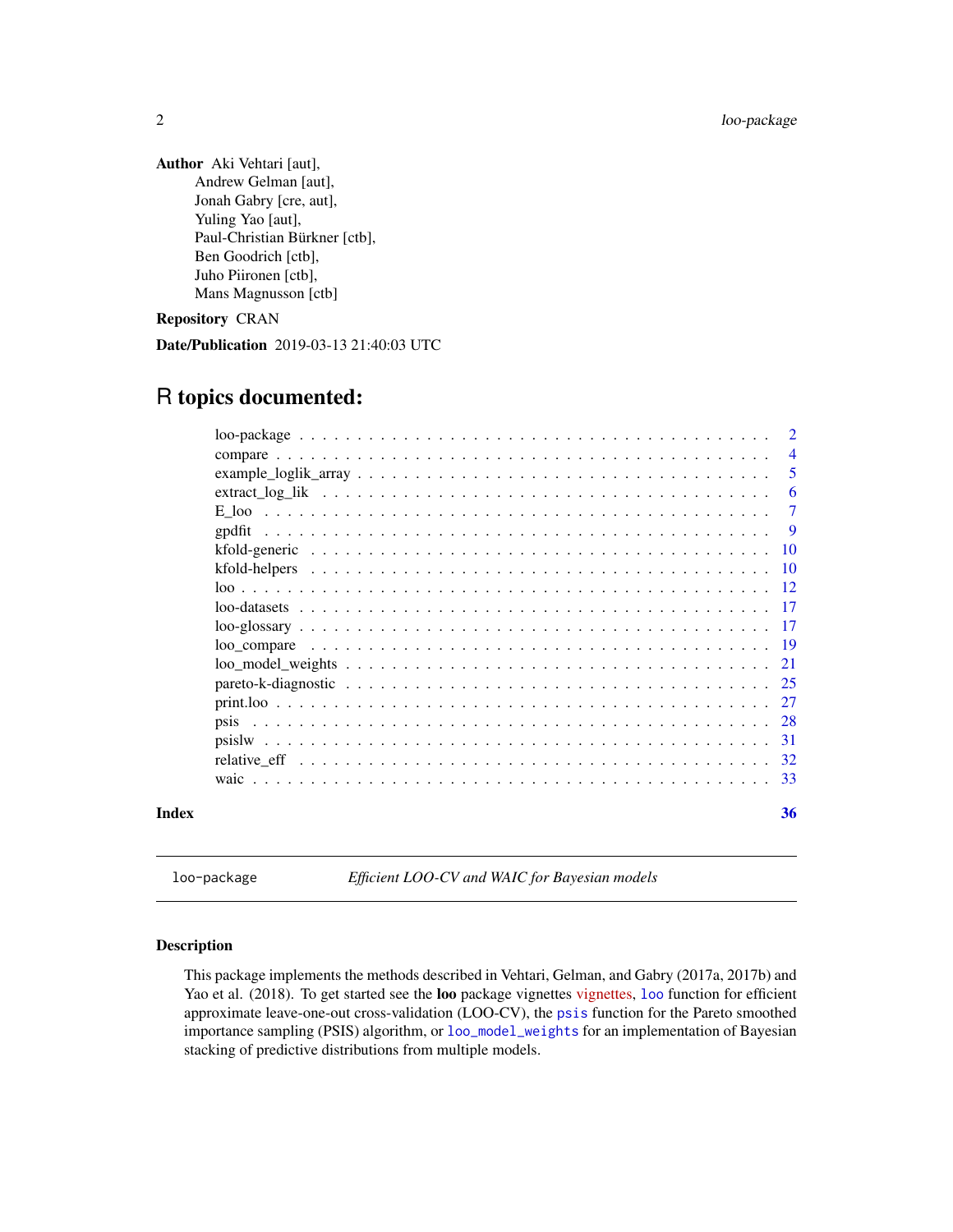### loo-package 3

#### Details

Leave-one-out cross-validation (LOO-CV) and the widely applicable information criterion (WAIC) are methods for estimating pointwise out-of-sample prediction accuracy from a fitted Bayesian model using the log-likelihood evaluated at the posterior simulations of the parameter values. LOO-CV and WAIC have various advantages over simpler estimates of predictive error such as AIC and DIC but are less used in practice because they involve additional computational steps. This package implements the fast and stable computations for approximate LOO-CV laid out in Vehtari, Gelman, and Gabry (2017a). From existing posterior simulation draws, we compute LOO-CV using Pareto smoothed importance sampling (PSIS; Vehtari, Gelman, and Gabry, 2017b), a new procedure for regularizing and diagnosing importance weights. As a byproduct of our calculations, we also obtain approximate standard errors for estimated predictive errors and for comparing of predictive errors between two models.

We recommend PSIS-LOO-CV instead of WAIC, because PSIS provides useful diagnostics and effective sample size and Monte Carlo standard error estimates.

#### References

Vehtari, A., Gelman, A., and Gabry, J. (2017a). Practical Bayesian model evaluation using leaveone-out cross-validation and WAIC. *Statistics and Computing*. 27(5), 1413–1432. doi:10.1007/s11222- 016-9696-4. [\(journal,](http://link.springer.com/article/10.1007%2Fs11222-016-9696-4) [preprint arXiv:1507.04544\)](http://arxiv.org/abs/1507.04544).

Vehtari, A., Gelman, A., and Gabry, J. (2017b). Pareto smoothed importance sampling. arXiv preprint: <http://arxiv.org/abs/1507.02646/>

Yao, Y., Vehtari, A., Simpson, D., and Gelman, A. (2018) Using stacking to average Bayesian predictive distributions. *Bayesian Analysis*, advance publication, doi:10.1214/17-BA1091. [\(online\)](https://projecteuclid.org/euclid.ba/1516093227).

Epifani, I., MacEachern, S. N., and Peruggia, M. (2008). Case-deletion importance sampling estimators: Central limit theorems and related results. *Electronic Journal of Statistics* 2, 774-806.

Gelfand, A. E. (1996). Model determination using sampling-based methods. In *Markov Chain Monte Carlo in Practice*, ed. W. R. Gilks, S. Richardson, D. J. Spiegelhalter, 145-162. London: Chapman and Hall.

Gelfand, A. E., Dey, D. K., and Chang, H. (1992). Model determination using predictive distributions with implementation via sampling-based methods. In *Bayesian Statistics 4*, ed. J. M. Bernardo, J. O. Berger, A. P. Dawid, and A. F. M. Smith, 147-167. Oxford University Press.

Gelman, A., Hwang, J., and Vehtari, A. (2014). Understanding predictive information criteria for Bayesian models. *Statistics and Computing* 24, 997-1016.

Ionides, E. L. (2008). Truncated importance sampling. *Journal of Computational and Graphical Statistics* 17, 295-311.

Koopman, S. J., Shephard, N., and Creal, D. (2009). Testing the assumptions behind importance sampling. *Journal of Econometrics* 149, 2-11.

Peruggia, M. (1997). On the variability of case-deletion importance sampling weights in the Bayesian linear model. *Journal of the American Statistical Association* 92, 199-207.

Stan Development Team (2017). The Stan C++ Library, Version 2.17.0. <http://mc-stan.org>.

Stan Development Team (2018). RStan: the R interface to Stan, Version 2.17.3. [http://mc-stan.](http://mc-stan.org) [org](http://mc-stan.org).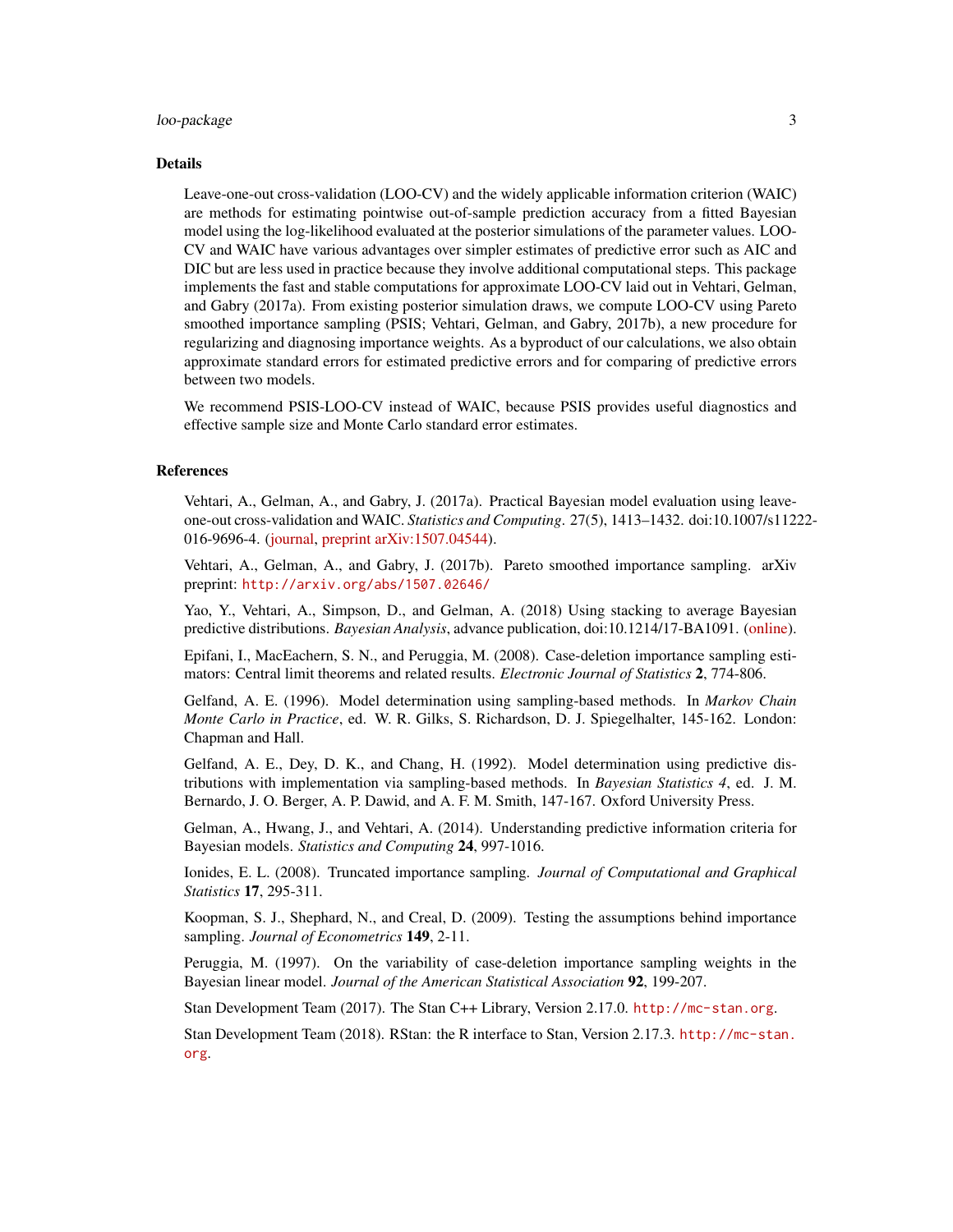Watanabe, S. (2010). Asymptotic equivalence of Bayes cross validation and widely application information criterion in singular learning theory. *Journal of Machine Learning Research* 11, 3571- 3594.

Zhang, J., and Stephens, M. A. (2009). A new and efficient estimation method for the generalized Pareto distribution. *Technometrics* 51, 316-325.

<span id="page-3-1"></span>compare *Model comparison*

#### Description

This function will be deprecated in a future release. We recommend using the new [loo\\_compare](#page-18-1) function instead.

#### Usage

 $compare(..., x = list())$ 

#### Arguments

| $\cdots$ | At least two objects returned by loo (or waic).                                |
|----------|--------------------------------------------------------------------------------|
| X        | A list of at least two objects returned by loo (or waic). This argument can be |
|          | used as an alternative to specifying the objects in $\dots$                    |

#### Details

When comparing two fitted models, we can estimate the difference in their expected predictive accuracy by the difference in elpd\_loo or elpd\_waic (or multiplied by −2, if desired, to be on the deviance scale).

*When that difference,* elpd\_diff*, is positive then the expected predictive accuracy for the second model is higher. A negative* elpd\_diff *favors the first model.*

When using compare() with more than two models, the values in the elpd\_diff and se\_diff columns of the returned matrix are computed by making pairwise comparisons between each model and the model with the best ELPD (i.e., the model in the first row). Although the elpd\_diff column is equal to the difference in elpd\_loo, do not expect the se\_diff column to be equal to the the difference in se\_elpd\_loo.

To compute the standard error of the difference in ELPD we use a paired estimate to take advantage of the fact that the same set of  $N$  data points was used to fit both models. These calculations should be most useful when  $N$  is large, because then non-normality of the distribution is not such an issue when estimating the uncertainty in these sums. These standard errors, for all their flaws, should give a better sense of uncertainty than what is obtained using the current standard approach of comparing differences of deviances to a Chi-squared distribution, a practice derived for Gaussian linear models or asymptotically, and which only applies to nested models in any case.

<span id="page-3-0"></span>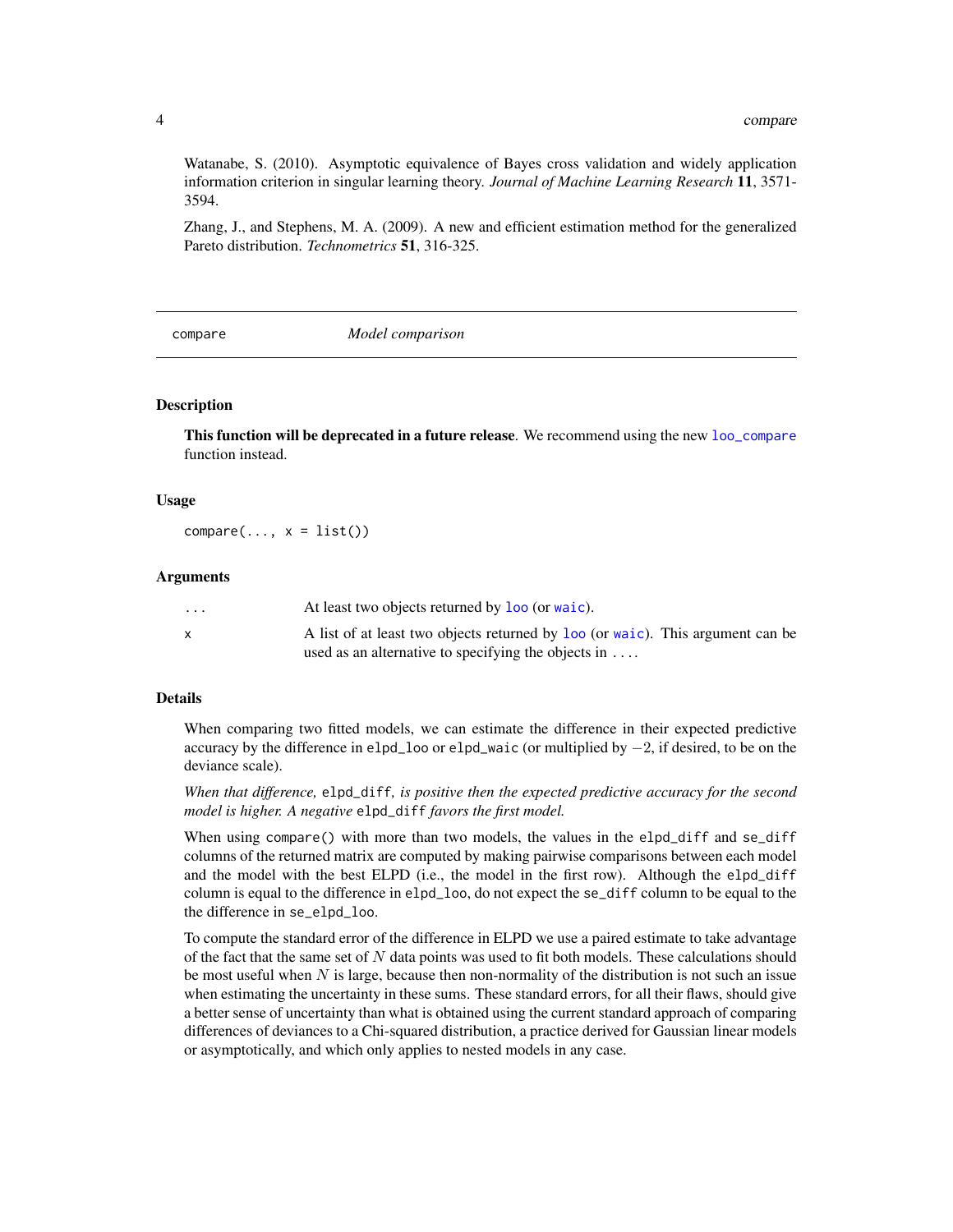#### <span id="page-4-0"></span>Value

A vector or matrix with class 'compare.loo' that has its own print method. If exactly two objects are provided in ... or x, then the difference in expected predictive accuracy and the standard error of the difference are returned. If more than two objects are provided then a matrix of summary information is returned (see Details).

#### References

Vehtari, A., Gelman, A., and Gabry, J. (2017a). Practical Bayesian model evaluation using leaveone-out cross-validation and WAIC. *Statistics and Computing*. 27(5), 1413–1432. doi:10.1007/s11222- 016-9696-4. [\(journal,](http://link.springer.com/article/10.1007%2Fs11222-016-9696-4) [preprint arXiv:1507.04544\)](http://arxiv.org/abs/1507.04544).

Vehtari, A., Gelman, A., and Gabry, J. (2017b). Pareto smoothed importance sampling. arXiv preprint: <http://arxiv.org/abs/1507.02646/>

# Examples

```
## Not run:
loo1 <- loo(log_lik1)
loo2 \leftarrow loo(log\_lik2)print(compare(loo1, loo2), digits = 3)
print(compare(x = list(loo1, loo2)))waic1 <- waic(log_lik1)
waic2 <- waic(log_lik2)
compare(waic1, waic2)
```
## End(Not run)

example\_loglik\_array *Objects to use in examples and tests*

#### **Description**

Example pointwise log-likelihood objects to use in demonstrations and tests. See the Value and Examples sections below.

#### Usage

```
example_loglik_array()
```
example\_loglik\_matrix()

#### Value

example\_loglik\_array returns a 500 (draws) x 2 (chains) x 32 (observations) pointwise loglikelihood array.

example\_loglik\_matrix returns the same pointwise log-likelihood values as example\_loglik\_array but reshaped into a 1000 (draws\*chains) x 32 (observations) matrix.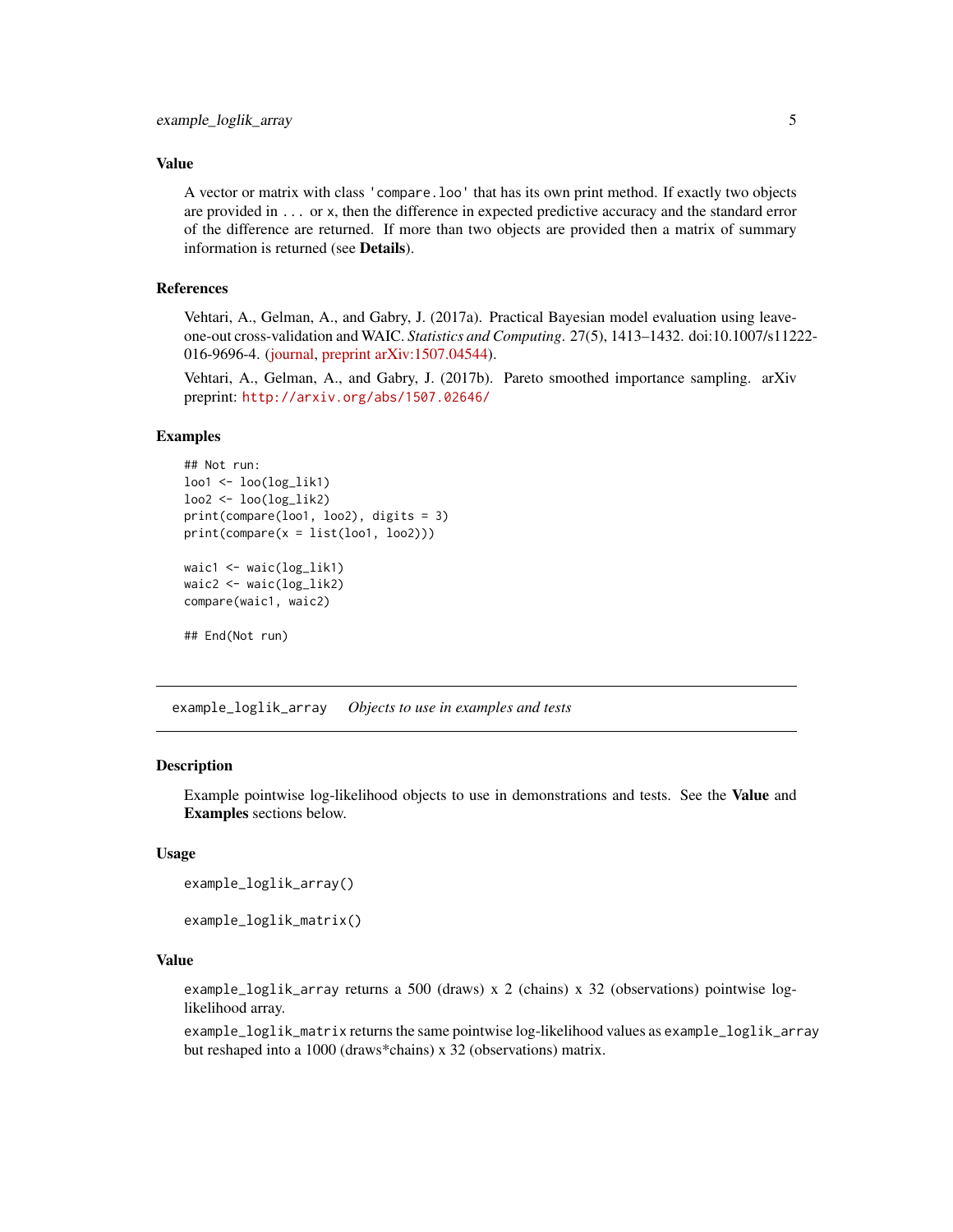#### Examples

```
LLarr <- example_loglik_array()
(dim_arr <- dim(LLarr))
LLmat <- example_loglik_matrix()
(dim_mat <- dim(LLmat))
all.equal(dim_mat[1], dim_arr[1] * dim_arr[2])
all.equal(dim_mat[2], dim_arr[3])
all.equal(LLarr[, 1, ], LLmat[1:500, ])
all.equal(LLarr[, 2, ], LLmat[501:1000, ])
```
extract\_log\_lik *Extract pointwise log-likelihood from a Stan model*

#### Description

Convenience function for extracting the pointwise log-likelihood matrix or array from a fitted Stan model.

#### Usage

```
extract_log_lik(stanfit, parameter_name = "log_lik",
 merge_chains = TRUE)
```
#### Arguments

| stanfit      | A stanfit object ( <b>rstan</b> package).                                                                                                                           |
|--------------|---------------------------------------------------------------------------------------------------------------------------------------------------------------------|
|              | parameter_name A character string naming the parameter (or generated quantity) in the Stan<br>model corresponding to the log-likelihood.                            |
| merge_chains | If TRUE (the default), all Markov chains are merged together (i.e., stacked) and a<br>matrix is returned. If FALSE they are kept separate and an array is returned. |

#### Details

Stan does not automatically compute and store the log-likelihood. It is up to the user to incorporate it into the Stan program if it is to be extracted after fitting the model. In a Stan model, the pointwise log likelihood can be coded as a vector in the transformed parameters block (and then summed up in the model block) or it can be coded entirely in the generated quantities block. We recommend using the generated quantities block so that the computations are carried out only once per iteration rather than once per HMC leapfrog step.

For example, the following is the generated quantities block for computing and saving the log-likelihood for a linear regression model with N data points, outcome y, predictor matrix X, coefficients beta, and standard deviation sigma:

vector[N] log\_lik; for (n in 1:N)  $log\_lik[n] = normal\_lpdf(y[n] | X[n, ] * beta, sigma);$ 

<span id="page-5-0"></span>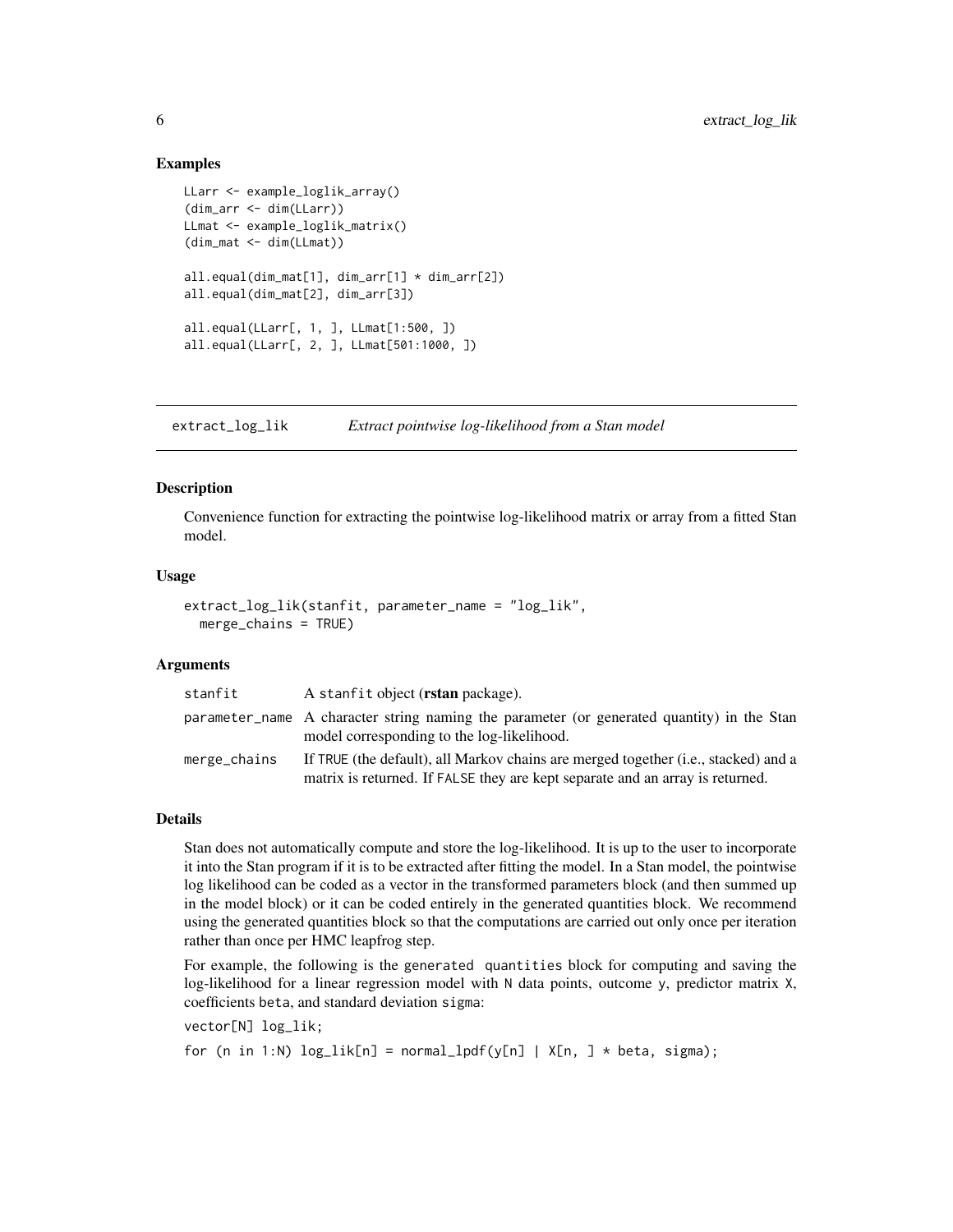#### <span id="page-6-0"></span> $E_{\text{1}}$ loo  $\overline{7}$

# Value

If merge\_chains=TRUE, an S by N matrix of (post-warmup) extracted draws, where S is the size of the posterior sample and N is the number of data points. If merge\_chains=FALSE, an I by C by N array, where  $I \times C = S$ .

#### References

Stan Development Team (2017). The Stan C++ Library, Version 2.16.0. <http://mc-stan.org/> Stan Development Team (2017). RStan: the R interface to Stan, Version 2.16.1. [http://mc-stan.](http://mc-stan.org/) [org/](http://mc-stan.org/)

<span id="page-6-1"></span>E\_loo *Compute weighted expectations*

#### Description

The E\_loo function computes weighted expectations (means, variances, quantiles) using the importance weights obtained from the [PSIS](#page-27-1) smoothing procedure. The expectations estimated by the E<sub>r</sub>loo function assume that the PSIS approximation is working well. A small **[Pareto k](#page-24-1) estimate is** necessary, but not sufficient, for  $E_{100}$  to give reliable estimates. Additional diagnostic checks for gauging the reliability of the estimates are in development and will be added in a future release.

#### Usage

```
E_loo(x, psis_object, ...)
## Default S3 method:
E\_loo(x, \text{psis\_object}, \ldots, \text{type} = c("mean", "variance","quantile"), probs = NULL, log_ratios = NULL)
## S3 method for class 'matrix'
E\_loo(x, \text{psi\_object}, \ldots, \text{type} = c("mean", "variance","quantile"), probs = NULL, log_ratios = NULL)
```
#### Arguments

| $\mathsf{x}$ | A numeric vector or matrix.                                                                                                                                                                                                                                                               |
|--------------|-------------------------------------------------------------------------------------------------------------------------------------------------------------------------------------------------------------------------------------------------------------------------------------------|
| psis_object  | An object returned by psis.                                                                                                                                                                                                                                                               |
| $\cdots$     | Arguments passed to individual methods.                                                                                                                                                                                                                                                   |
| type         | The type of expectation to compute. The options are "mean", "variance", and<br>"quantile".                                                                                                                                                                                                |
| probs        | For computing quantiles, a vector of probabilities.                                                                                                                                                                                                                                       |
| log_ratios   | Optionally, a vector or matrix (the same dimensions as $x$ ) of raw (not smoothed)<br>log ratios. If working with log-likelihood values, the log ratios are the negative<br>of those values. If log_ratios is specified we are able to compute Pareto k<br>diagnostics specific to E_loo. |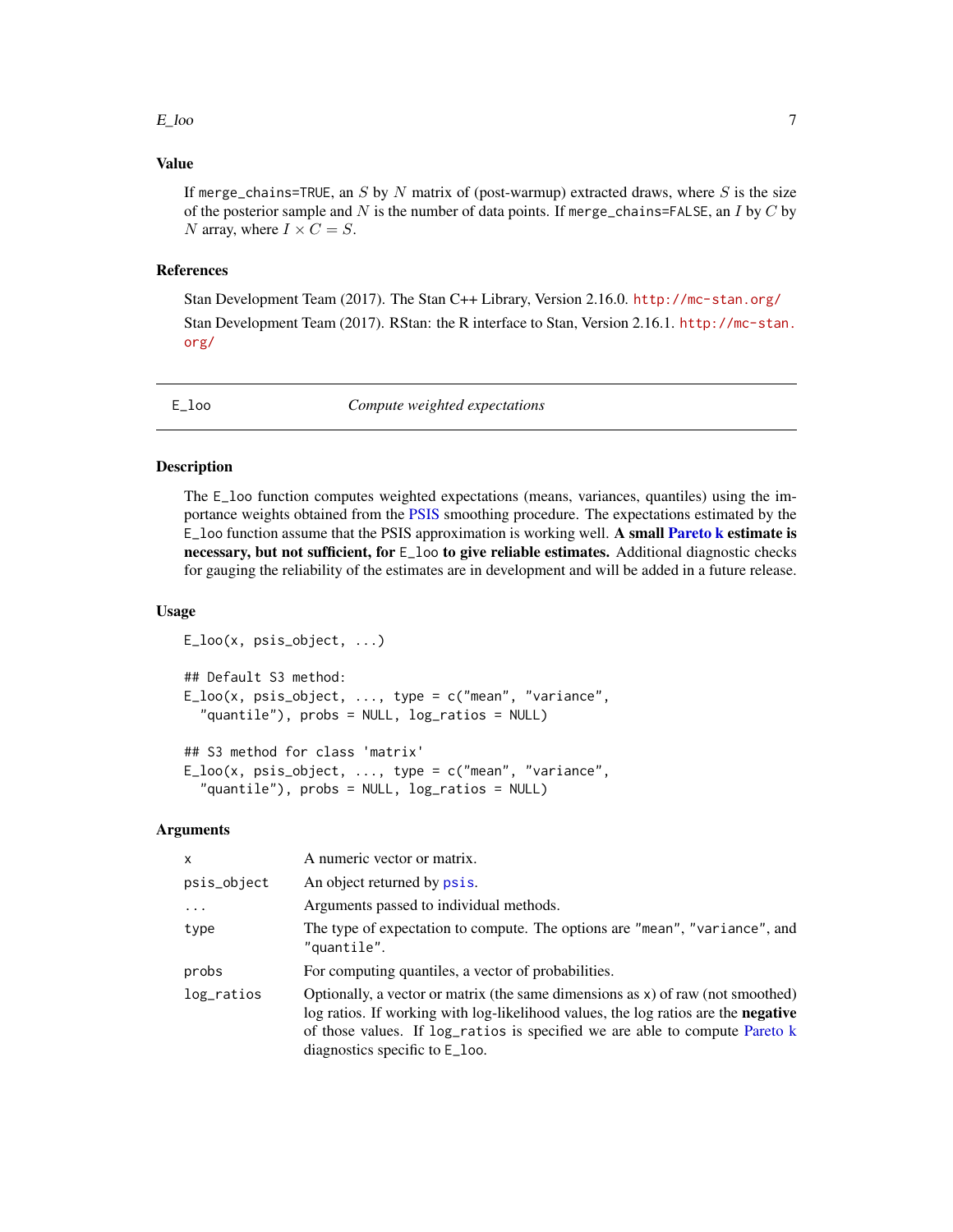A named list with the following components:

value The result of the computation.

For the matrix method, value is a vector with  $ncol(x)$  elements, with one exception: when type is "quantile" and multiple values are specified in probs the value component of the returned object is a length( $probs$ ) by  $ncol(x)$  matrix.

For the default/vector method the value component is scalar, with one exception: when type is "quantile" and multiple values are specified in probs the value component is a vector with length(probs) elements.

pareto\_k Function-specific diagnostic.

If log\_ratios is not specified when calling E\_loo, pareto\_k will be NULL. Otherwise, for the matrix method it will be a vector of length  $ncol(x)$  containing estimates of the shape parameter  $k$  of the generalized Pareto distribution. For the default/vector method, the estimate is a scalar.

#### Examples

```
# Use rstanarm package to quickly fit a model and get both a log-likelihood
# matrix and draws from the posterior predictive distribution
library("rstanarm")
# data from help("lm")
ctl <- c(4.17,5.58,5.18,6.11,4.50,4.61,5.17,4.53,5.33,5.14)
trt <- c(4.81,4.17,4.41,3.59,5.87,3.83,6.03,4.89,4.32,4.69)
d <- data.frame(
  weight = c(ct1, trt),
  group = gl(2, 10, 20, labels = c("Ctl", "Trt")))
fit \le stan_glm(weight \sim group, data = d)
yrep <- posterior_predict(fit)
dim(yrep)
log\_rations \leftarrow -1 * log\_lik(fit)dim(log_ratios)
r_eff \le relative_eff(exp(-log_ratios), chain_id = rep(1:4, each = 1000))
psis_object <- psis(log_ratios, r_eff = r_eff, cores = 2)
E_loo(yrep, psis_object, type = "mean")
E_{100}(yrep, \psi) psis_object, type = "var")
E_loo(yrep, psis_object, type = "quantile", probs = 0.5) # median
E\_loo(yrep, psis\_object, type = "quantile", probs = c(0.1, 0.9))# To get Pareto k diagnostic with E_loo we also need to provide the negative
# log-likelihood values using the log_ratios argument.
E\_loo(yrep, \psi) psis_object, type = "mean", log\_rations = log\_rations)
```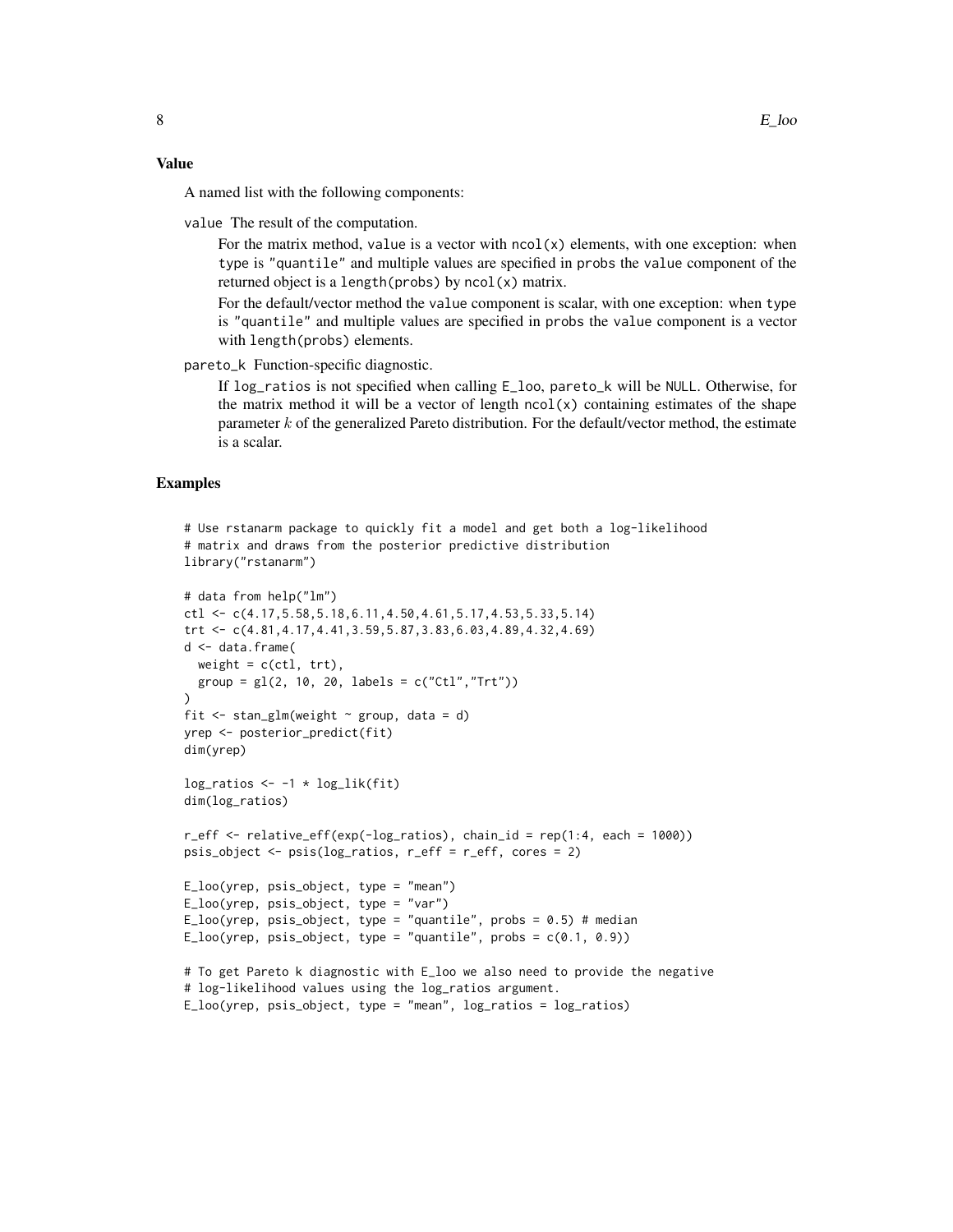<span id="page-8-0"></span>

# Description

Estimate the parameters k and  $\sigma$  of the generalized Pareto distribution (assuming location parameter is 0), given a sample  $x$ . By default the Pareto fit uses a prior for  $k$ , which will stabilize estimates for very small sample sizes and low effective sample sizes in the case of MCMC samples. The weakly informative prior is a Gaussian prior centered at 0.5.

#### Usage

 $gpdfit(x, wp = TRUE, min_grid_pts = 30, sort_x = TRUE)$ 

#### Arguments

| X            | A numeric vector. The sample from which to estimate the parameters.                                                                                                                                            |
|--------------|----------------------------------------------------------------------------------------------------------------------------------------------------------------------------------------------------------------|
| wip          | Logical indicating whether to adjust $k$ based on a weakly informative Gaussian<br>prior centered on 0.5. Defaults to TRUE.                                                                                    |
| min_grid_pts | The minimum number of grid points used in the fitting algorithm. The actual<br>number used is $min\_grid\_pts + floor(sqrt(length(x))).$                                                                       |
| sort_x       | If TRUE (the default), the first step in the fitting algorithm is to sort the elements<br>of x. If x is already sorted in ascending order then sort_x can be set to FALSE<br>to skip the initial sorting step. |

# Details

Here the parameter  $k$  is the negative of  $k$  in Zhang  $\&$  Stephens (2009).

#### Value

A named list with components k and sigma.

#### References

Zhang, J., and Stephens, M. A. (2009). A new and efficient estimation method for the generalized Pareto distribution. *Technometrics* 51, 316-325.

#### See Also

[psis](#page-27-1), [pareto-k-diagnostic](#page-24-1), [loo-package](#page-1-1)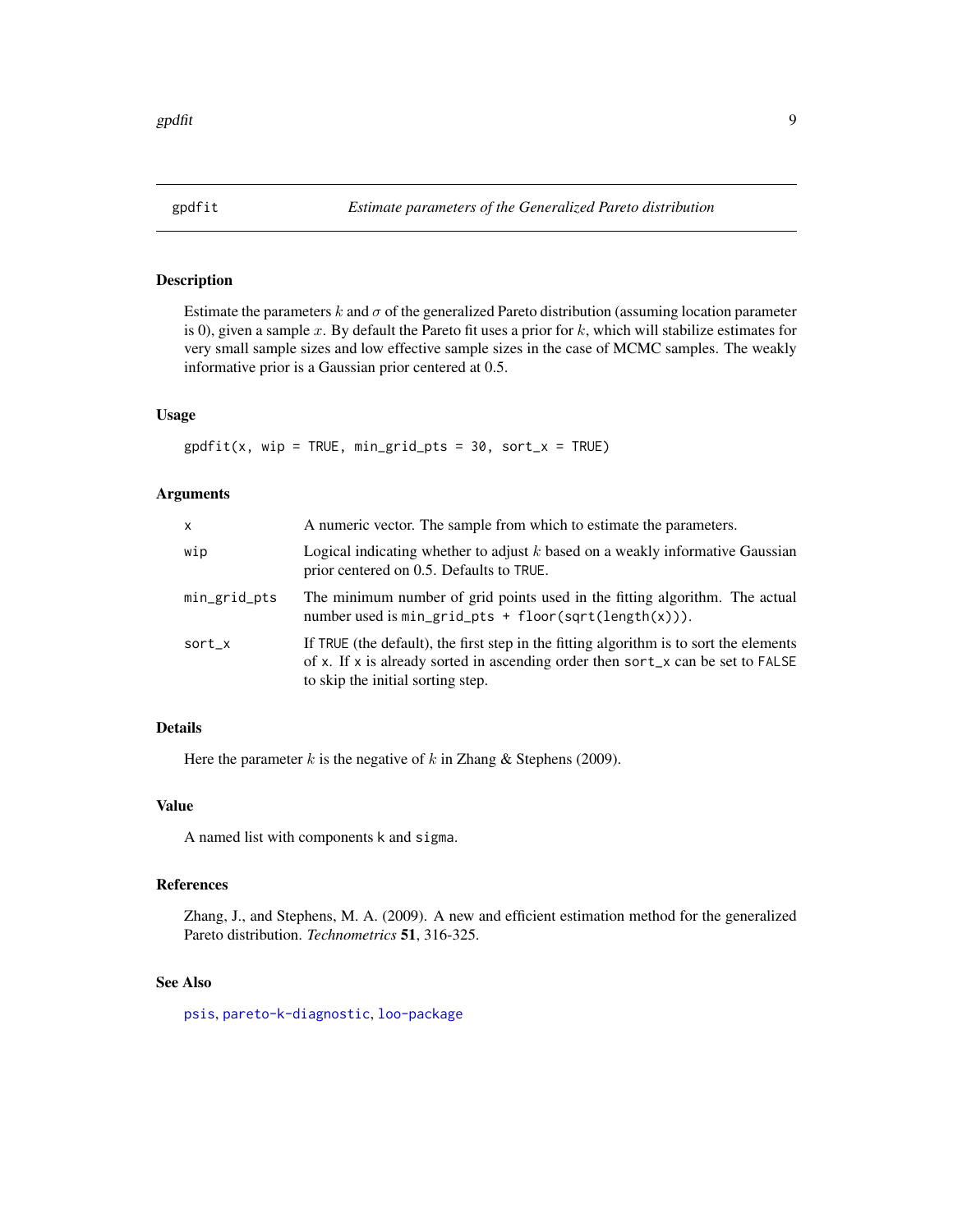<span id="page-9-0"></span>

#### Description

For developers of modeling packages, loo includes a generic function kfold so that methods may be defined for K-fold CV without name conflicts between packages. See, e.g., the kfold.stanreg method in rstanarm and the kfold.brmsfit method in brms.

#### Usage

 $kfold(x, \ldots)$ 

is.kfold(x)

#### **Arguments**

| x       | A fitted model object.                 |
|---------|----------------------------------------|
| $\cdot$ | Arguments to pass to specific methods. |

#### Value

For developers defining a kfold method for a class "foo", the kfold.foo function should return a list with class c("kfold", "loo") with at least the elements

- "estimates": a 1x2 matrix with column names "Estimate" and "SE" containing the ELPD estimate and its standard error.
- "pointwise": an Nx1 matrix with column name "elpd\_kfold" containing the pointwise contributions for each data point.

kfold-helpers *Helper functions for K-fold cross-validation*

#### Description

These functions can be used to generate indexes for use with K-fold cross-validation. See the Details section for explanations.

### Usage

```
kfold_split\_random(K = 10, N = NULL)
```
 $kfold\_split\_stratified(K = 10, x = NULL)$ 

 $kfold\_split\_grouped(K = 10, x = NULL)$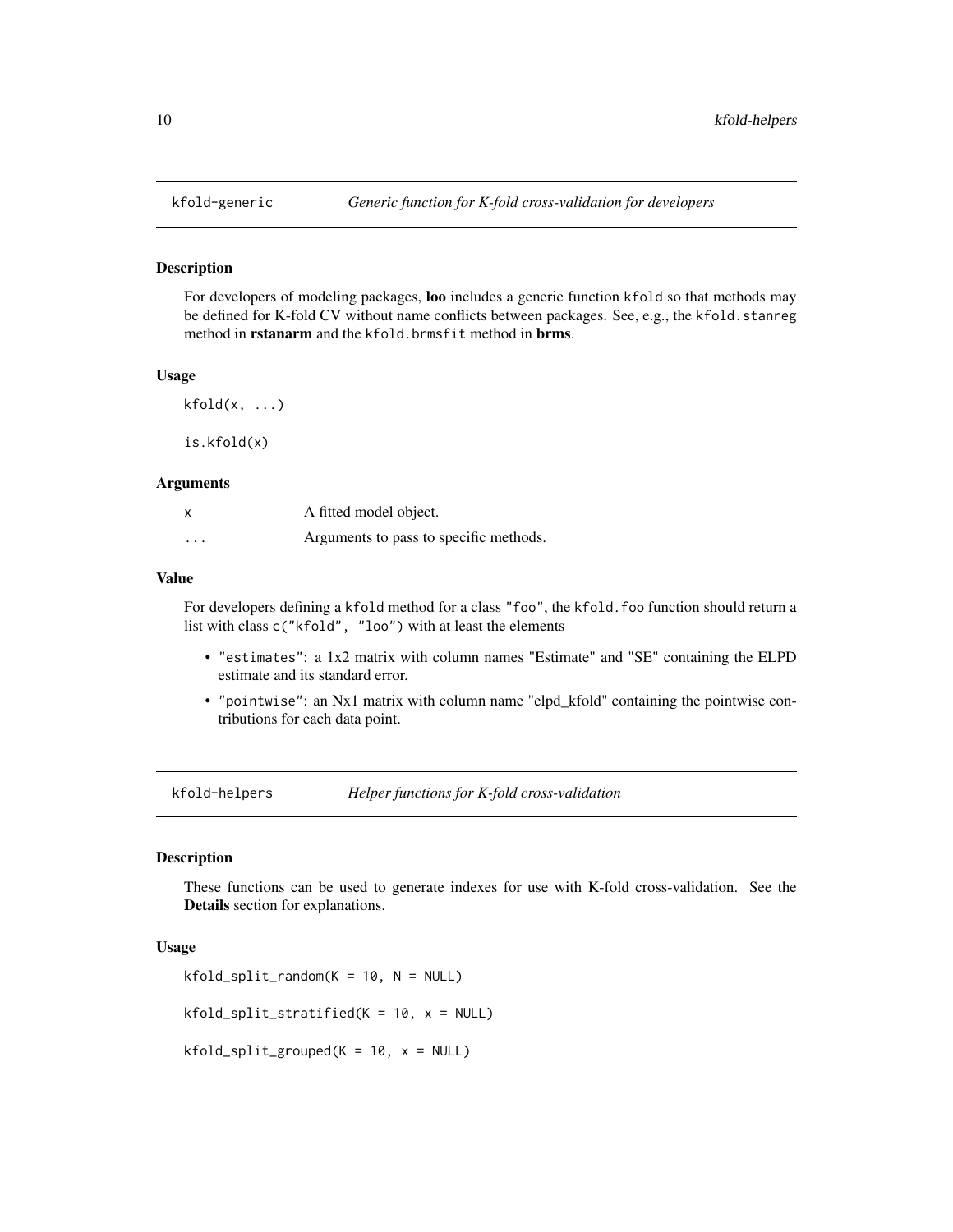#### <span id="page-10-0"></span>kfold-helpers and the state of the state of the state of the state of the state of the state of the state of the state of the state of the state of the state of the state of the state of the state of the state of the state

#### **Arguments**

| К            | The number of folds to use.                                                                           |
|--------------|-------------------------------------------------------------------------------------------------------|
| N            | The number of observations in the data.                                                               |
| $\mathsf{x}$ | A discrete variable of length N with at least K levels (unique values). Will be<br>coerced to factor. |

# Details

kfold\_split\_random splits the data into K groups of equal size (or roughly equal size).

For a categorical variable x kfold\_split\_stratified splits the observations into K groups ensuring that relative category frequencies are approximately preserved.

For a grouping variable x, kfold\_split\_grouped places all observations in x from the same group/level together in the same fold. The selection of which groups/levels go into which fold (relevant when when there are more folds than groups) is randomized.

# Value

An integer vector of length N where each element is an index in 1:K.

### Examples

```
ids <- kfold_split_random(K = 5, N = 20)
print(ids)
table(ids)
x \leq - sample(c(0, 1), size = 200, replace = TRUE, prob = c(0.05, 0.95))
table(x)
ids <- kfold_split_stratified(K = 5, x = x)
print(ids)
table(ids, x)
grp \leq-gl(n = 50, k = 15, labels = state.name)length(grp)
head(table(grp))
ids_10 <- kfold_split_grouped(K = 10, x = grp)
(tab_10 <- table(grp, ids_10))
colSums(tab_10)
ids_9 <- kfold_split_grouped(K = 9, x = grp)
(tab_9 <- table(grp, ids_9))
colSums(tab_9)
```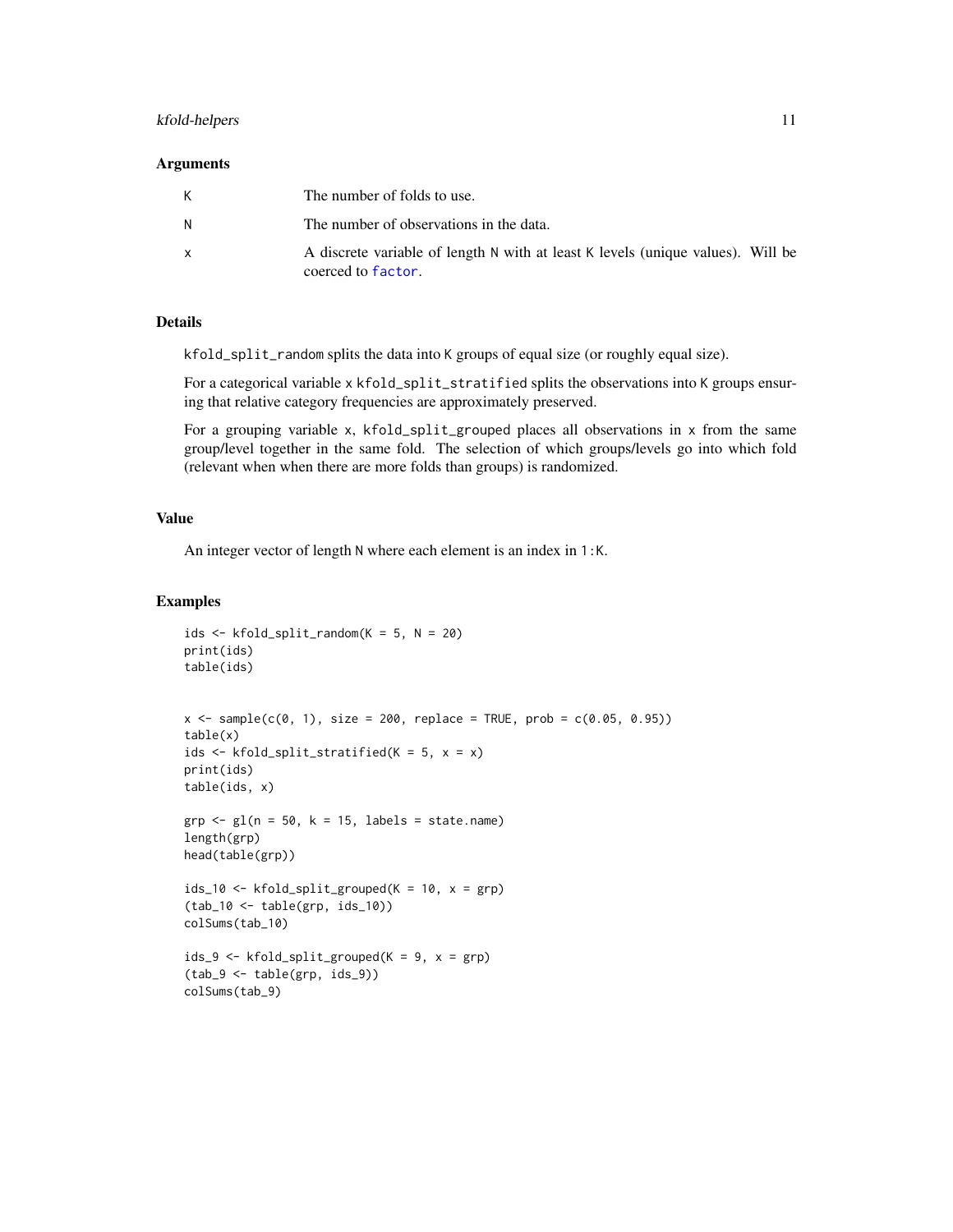#### <span id="page-11-2"></span><span id="page-11-1"></span><span id="page-11-0"></span>Description

The loo methods for arrays, matrices, and functions compute PSIS-LOO CV, efficient approximate leave-one-out (LOO) cross-validation for Bayesian models using Pareto smoothed importance sampling (PSIS). This is an implementation of the methods described in Vehtari, Gelman, and Gabry (2017a, 2017b).

The loo\_i function enables testing log-likelihood functions for use with the loo. function method.

# Usage

```
\text{loo}(x, \ldots)## S3 method for class 'array'
loo(x, ..., r_{eff} = NULL, save_{psis} = FALSE,cores = getOption("mc.cores", 1))
## S3 method for class 'matrix'
loo(x, ..., r_{eff} = NULL, save_{psis} = FALSE,cores = getOption("mc.cores", 1))
## S3 method for class 'function'
loo(x, ..., data = NULL, draws = NULL,r_eff = NULL, save_psis = FALSE, cores = getOption("mc.cores", 1))
loo_i(i, 11fun, ..., data = NULL, draws = NULL, r_eff = NULL)
is.loo(x)is.psis_loo(x)
```
#### Arguments

| X     | A log-likelihood array, matrix, or function. See the <b>Methods</b> (by class) section<br>below for a detailed description of how to specify the inputs for each method.                                                                                                                                                                                                                                                                                                                                                                                                                               |
|-------|--------------------------------------------------------------------------------------------------------------------------------------------------------------------------------------------------------------------------------------------------------------------------------------------------------------------------------------------------------------------------------------------------------------------------------------------------------------------------------------------------------------------------------------------------------------------------------------------------------|
| r eff | Vector of relative effective sample size estimates for the likelihood ( $exp(log\_lik)$ )<br>of each observation. This is related to the relative efficiency of estimating the<br>normalizing term in self-normalizing importance sampling when using poste-<br>rior draws obtained with MCMC. If MCMC draws are used and r_eff is not<br>provided then the reported PSIS effective sample sizes and Monte Carlo error<br>estimates will be over-optimistic. If the posterior draws are independent then<br>r_eff=1 and can be omitted. See the relative_eff helper function for com-<br>puting r_eff. |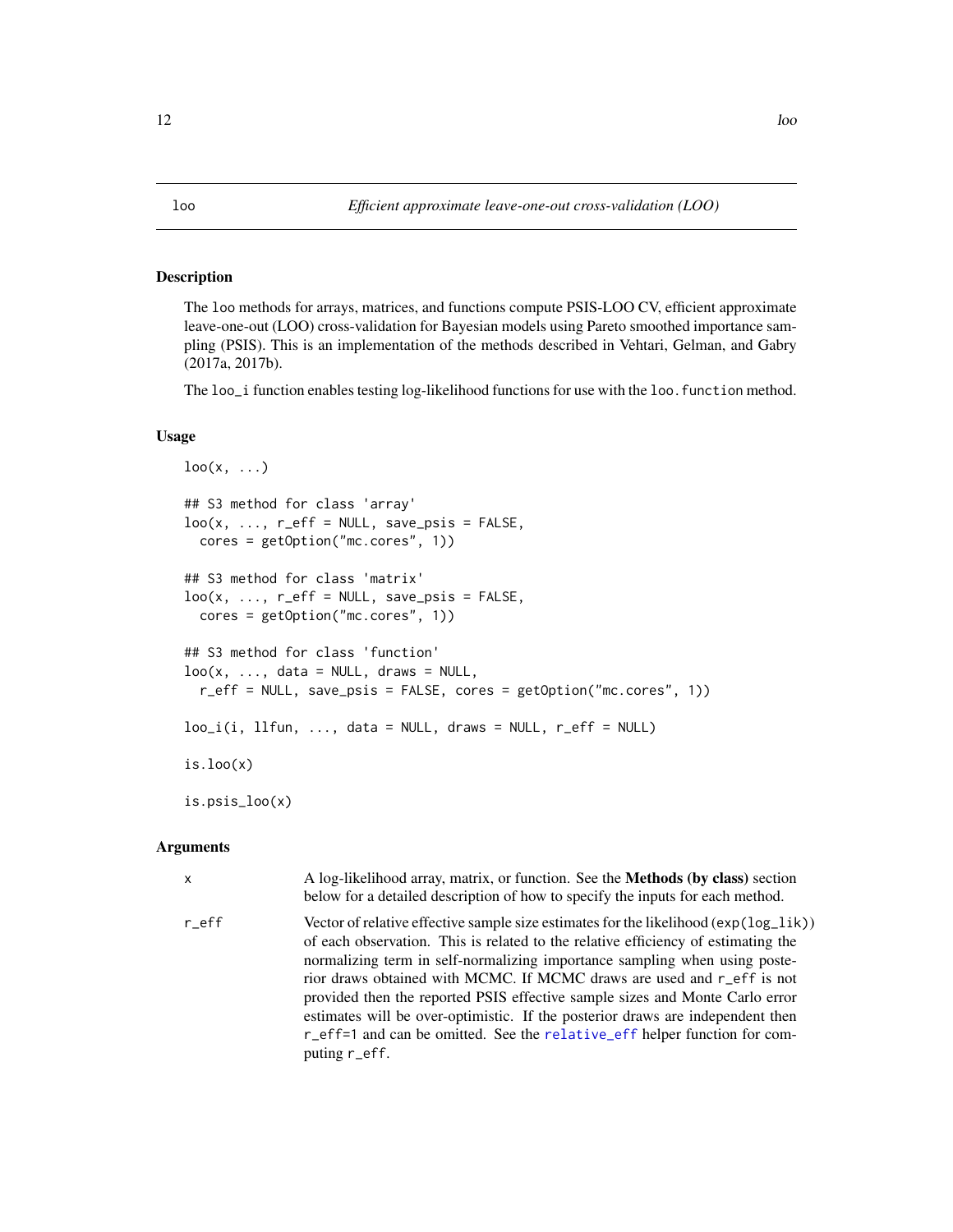<span id="page-12-0"></span>

| save_psis            | Should the "psis" object created internally by loo be saved in the returned ob-<br>ject? The loo function calls psis internally but by default discards the (poten-<br>tially large) "psis" object after using it to compute the LOO-CV summaries.<br>Setting save_psis to TRUE will add a psis_object component to the list re-<br>turned by loo. Currently this is only needed if you plan to use the $E_{\text{1}}$ loo func-<br>tion to compute weighted expectations after running loo.                                                                                                                                                                                       |
|----------------------|------------------------------------------------------------------------------------------------------------------------------------------------------------------------------------------------------------------------------------------------------------------------------------------------------------------------------------------------------------------------------------------------------------------------------------------------------------------------------------------------------------------------------------------------------------------------------------------------------------------------------------------------------------------------------------|
| cores                | The number of cores to use for parallelization. This defaults to the option<br>$mc \cdot cores$ which can be set for an entire R session by options ( $mc \cdot cores$ = NUMBER).<br>The old option loo. cores is now deprecated but will be given precedence over<br>mc. cores until loo. cores is removed in a future release. As of version 2.0.0<br>the default is now 1 core if mc. cores is not set, but we recommend using as<br>many (or close to as many) cores as possible. Note for Windows 10 users: it<br>is recommended to avoid using the . Rprofile file to set mc. cores (using the<br>cores argument or setting mc. cores interactively or in a script is fine). |
| data, draws, $\dots$ |                                                                                                                                                                                                                                                                                                                                                                                                                                                                                                                                                                                                                                                                                    |
|                      | For the loo function method and the loo_i function, the data, posterior draws,<br>and other arguments to pass to the log-likelihood function. See the Methods<br>(by class) section below for details on how to specify these arguments.                                                                                                                                                                                                                                                                                                                                                                                                                                           |
| i                    | For loo_i, an integer in 1:N.                                                                                                                                                                                                                                                                                                                                                                                                                                                                                                                                                                                                                                                      |
| 11fun                | For loo_i, the same as x for the loo. function method. A log-likelihood func-<br>tion as described in the <b>Methods</b> (by class) section.                                                                                                                                                                                                                                                                                                                                                                                                                                                                                                                                       |
|                      |                                                                                                                                                                                                                                                                                                                                                                                                                                                                                                                                                                                                                                                                                    |

# Details

The loo function is an S3 generic and methods are provided for computing LOO from 3-D pointwise log-likelihood arrays, pointwise log-likelihood matrices, and log-likelihood functions. The array and matrix methods are most convenient, but for models fit to very large datasets the loo. function method is more memory efficient and may be preferable.

#### Value

The loo methods return a named list with class c("psis\_loo", "loo") and components:

- estimates A matrix with two columns (Estimate, SE) and four rows (elpd\_loo, mcse\_elpd\_loo, p\_loo, looic). This contains point estimates and standard errors of the expected log pointwise predictive density (elpd\_loo), the Monte Carlo standard error of elpd\_loo (mcse\_elpd\_loo), the effective number of parameters  $(p_1, q_0)$  and the LOO information criterion looic (which is just  $-2 \times$  elpd\_loo, i.e., converted to deviance scale).
- pointwise A matrix with four columns (and number of rows equal to the number of observations) containing the pointwise contributions of each of the above measures (elpd\_loo, mcse\_elpd\_loo, p\_loo, looic).
- diagnostics A named list containing two vectors:
	- pareto\_k: Estimates of the shape parameter  $k$  of the generalized Pareto fit to the importance ratios for each leave-one-out distribution. See the [pareto-k-diagnostic](#page-24-1) page for details.
	- n\_eff: PSIS effective sample size estimates.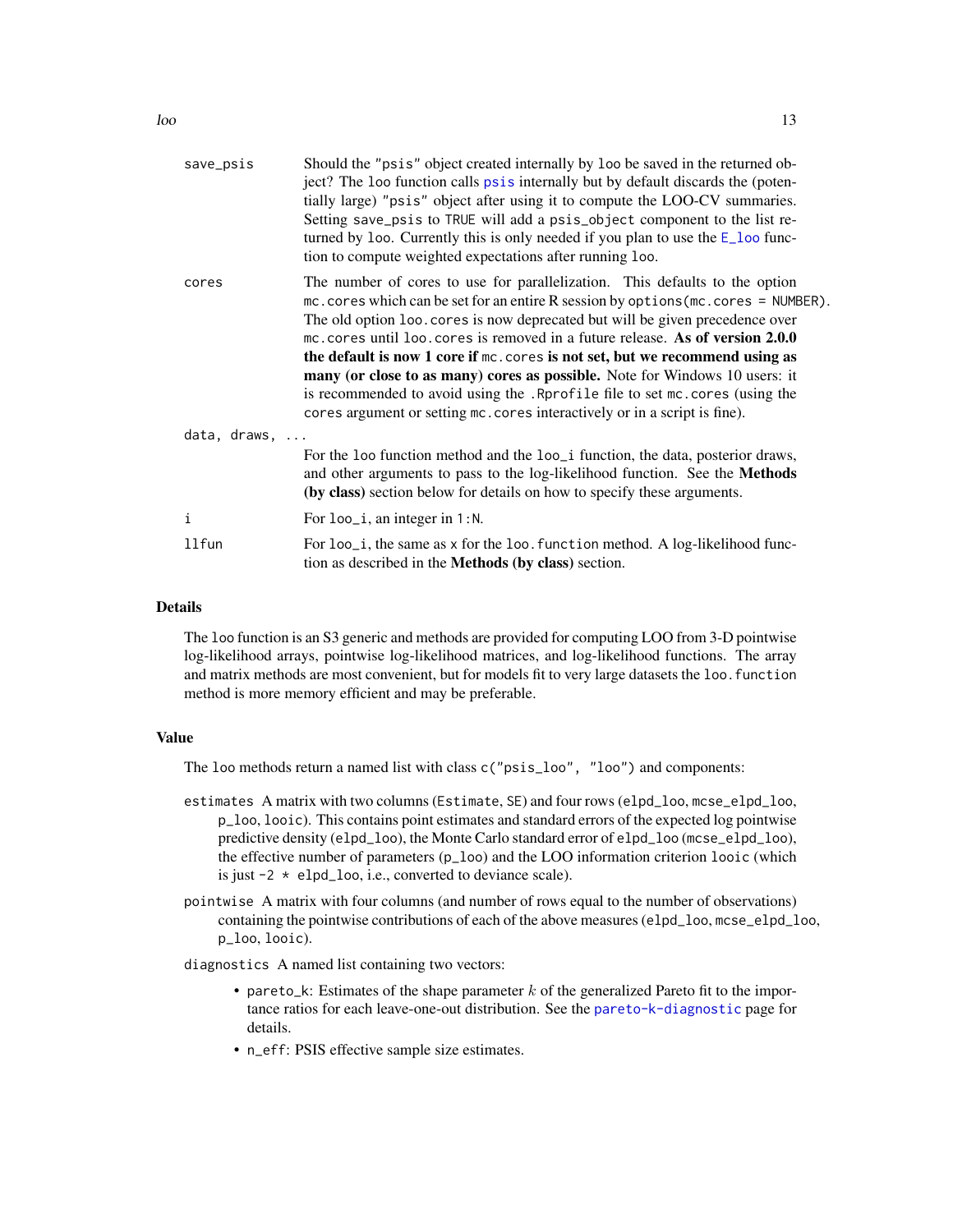psis\_object This component will be NULL unless the save\_psis argument is set to TRUE when calling loo. In that case psis\_object will be the object of class "psis" that is created when the loo function calls [psis](#page-27-1) internally to do the PSIS procedure.

The loo\_i function returns a named list with components pointwise and diagnostics. These components have the same structure as the pointwise and diagnostics components of the object returned by loo except they contain results for only a single observation.

#### Methods (by class)

- array: An I by C by N array, where I is the number of MCMC iterations per chain, C is the number of chains, and  $N$  is the number of data points.
- matrix: An  $S$  by  $N$  matrix, where  $S$  is the size of the posterior sample (with all chains merged) and  $N$  is the number of data points.
- function: A function f that takes arguments data\_i and draws and returns a vector containing the log-likelihood for a single observation i evaluated at each posterior draw. The function should be written such that, for each observation i in 1:N, evaluating  $f(data_i = data[i, dropeFALEE]$ , draws = draws results in a vector of length S (size of posterior sample). The log-likelihood function can also have additional arguments but data\_i and draws are required.

If using the function method then the arguments data and draws must also be specified in the call to loo:

- data: A data frame or matrix containing the data (e.g. observed outcome and predictors) needed to compute the pointwise log-likelihood. For each observation i, the ith row of data will be passed to the data\_i argument of the log-likelihood function.
- draws: An object containing the posterior draws for any parameters needed to compute the pointwise log-likelihood. Unlike data, which is indexed by observation, for each observation the entire object draws will be passed to the draws argument of the loglikelihood function.
- The ... can be used to pass additional arguments to your log-likelihood function. These arguments are used like the draws argument in that they are recycled for each observation.

#### Defining loo methods in a package

Package developers can define loo methods for fitted models objects. See the example loo.stanfit method in the **Examples** section below for an example of defining a method that calls loo.array. The loo.stanreg method in **rstanarm** is an example of defining a method that calls loo.function.

#### References

Vehtari, A., Gelman, A., and Gabry, J. (2017a). Practical Bayesian model evaluation using leaveone-out cross-validation and WAIC. *Statistics and Computing*. 27(5), 1413–1432. doi:10.1007/s11222- 016-9696-4. [\(journal,](http://link.springer.com/article/10.1007%2Fs11222-016-9696-4) [preprint arXiv:1507.04544\)](http://arxiv.org/abs/1507.04544).

Vehtari, A., Gelman, A., and Gabry, J. (2017b). Pareto smoothed importance sampling. arXiv preprint: <http://arxiv.org/abs/1507.02646/>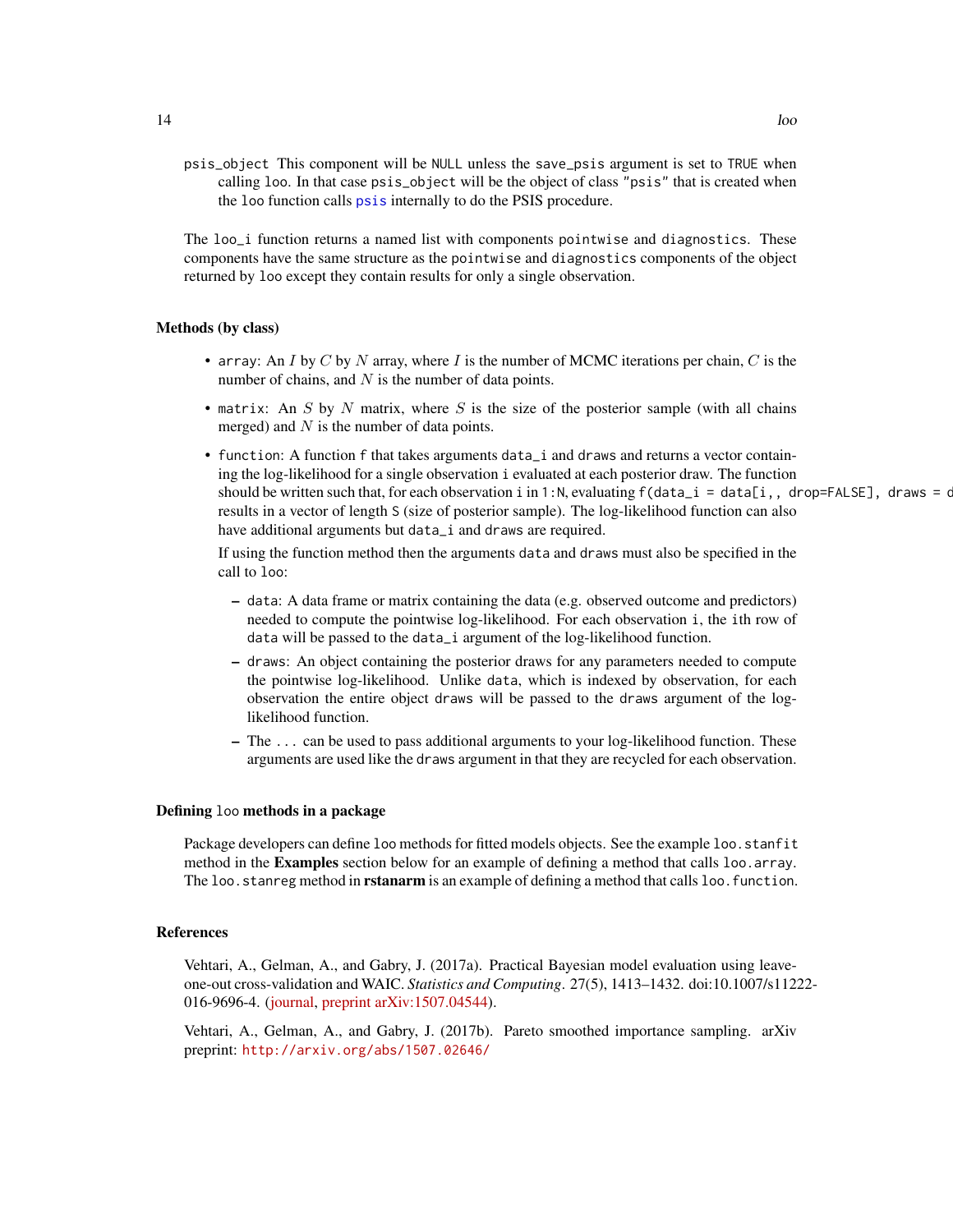# See Also

- The **loo** package [vignettes](https://mc-stan.org/loo/articles/index.html) for demonstrations.
- [psis](#page-27-1) for the underlying Pareto Smoothed Importance Sampling (PSIS) procedure used in the LOO-CV approximation.
- [pareto-k-diagnostic](#page-24-1) for convenience functions for looking at diagnostics.
- [compare](#page-3-1) for model comparison.

## Examples

```
### Array and matrix methods (using example objects included with loo package)
# Array method
LLarr <- example_loglik_array()
rel_n_eff <- relative_eff(exp(LLarr))
loo(LLarr, r_eff = rel_n_eff, cores = 2)
# Matrix method
LLmat <- example_loglik_matrix()
rel_n_eff <- relative_eff(exp(LLmat), chain_id = rep(1:2, each = 500))
loo(LLmat, r_eff = rel_n_eff, cores = 2)
## Not run:
### Usage with stanfit objects
# see ?extract_log_lik
log_lik1 <- extract_log_lik(stanfit1, merge_chains = FALSE)
rel_n_eff <- relative_eff(exp(log_lik1))
loo(log\_lik1, r\_eff = rel_n\_eff, cores = 2)## End(Not run)
### Using log-likelihood function instead of array or matrix
set.seed(124)
# Simulate data and draw from posterior
N <- 50; K <- 10; S <- 100; a0 <- 3; b0 <- 2
p \leftarrow rbeta(1, a0, b0)
y \le - rbinom(N, size = K, prob = p)
a \le -a0 + \text{sum}(y); b \le -b0 + N * K - \text{sum}(y)fake_posterior <- as.matrix(rbeta(S, a, b))
dim(fake_posterior) # S x 1
fake_data <- data.frame(y,K)dim(fake_data) # N x 2
llfun <- function(data_i, draws) {
  # each time called internally within loo the arguments will be equal to:
  # data_i: ith row of fake_data (fake_data[i,, drop=FALSE])
  # draws: entire fake_posterior matrix
  dbinom(data_i$y, size = data_i$K, prob = draws, log = TRUE)
}
```
<span id="page-14-0"></span> $l$ oo  $l$  15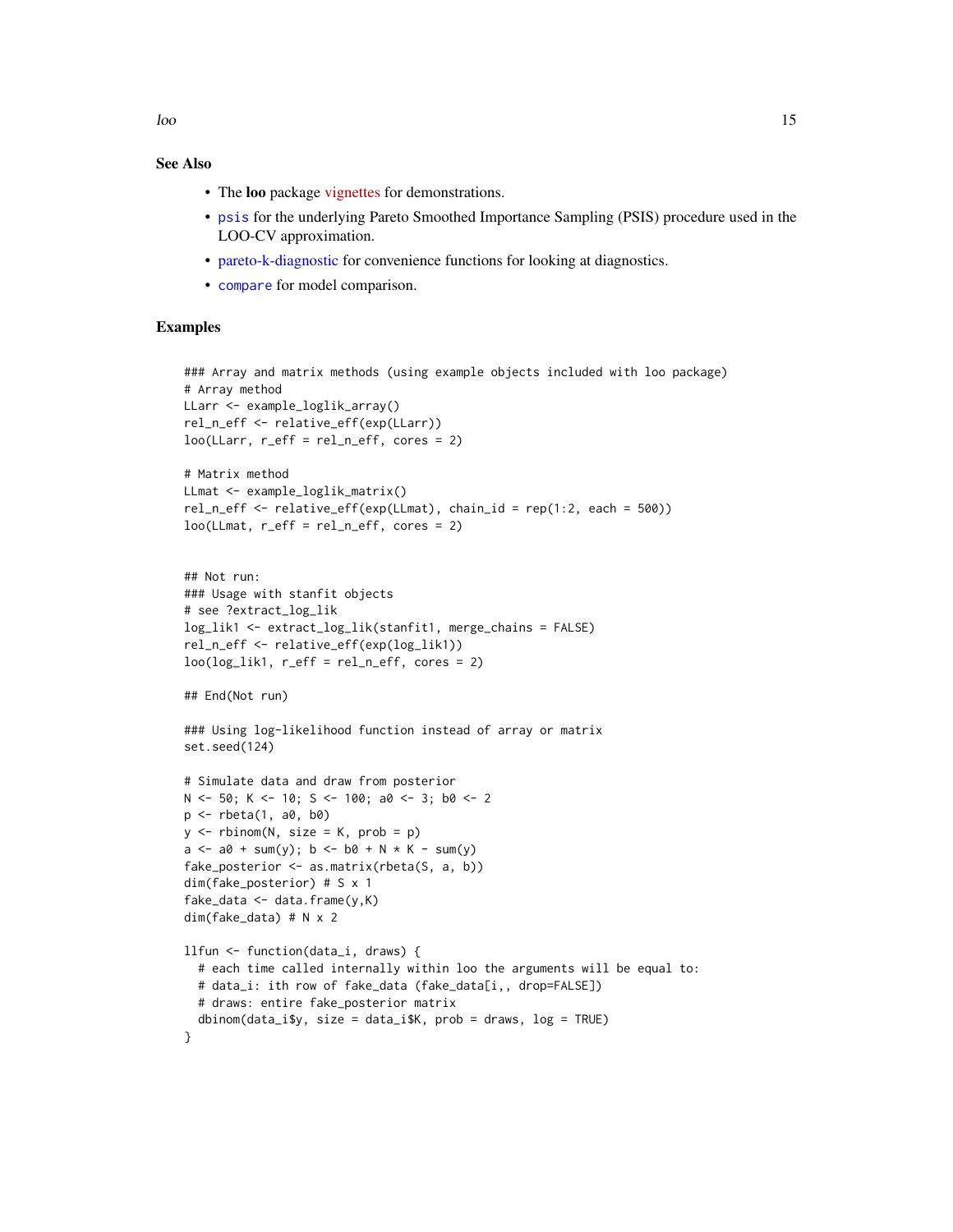```
# Use the loo_i function to check that llfun works on a single observation
# before running on all obs. For example, using the 3rd obs in the data:
loo_3 \leftarrow loo_i(i = 3, 11fun = 11fun, data = fake\_data, draws = fake\_posterior, r_eff = NA)
print(loo_3$pointwise[, "elpd_loo"])
# Use loo.function method (setting r_eff=NA since this posterior not obtained via MCMC)
loo_with_fn <- loo(llfun, draws = fake_posterior, data = fake_data, r_eff = NA)
# If we look at the elpd_loo contribution from the 3rd obs it should be the
# same as what we got above with the loo_i function and i=3:
print(loo_with_fn$pointwise[3, "elpd_loo"])
print(loo_3$pointwise[, "elpd_loo"])
# Check that the loo.matrix method gives same answer as loo.function method
log_lik_matrix <- sapply(1:N, function(i) {
  llfun(data_i = fake_data[i,, drop=FALSE], draws = fake_posterior)
})
loo_with_mat <- loo(log_lik_matrix, r_eff = NA)
all.equal(loo_with_mat$estimates, loo_with_fn$estimates) # should be TRUE!
## Not run:
### For package developers: defining loo methods
# An example of a possible loo method for 'stanfit' objects (rstan package).
# A similar method is planned for a future release of rstan (or is already
# released, depending on when you are reading this). In order for users
# to be able to call loo(stanfit) instead of loo.stanfit(stanfit) the
# NAMESPACE needs to be handled appropriately (roxygen2 and devtools packages
# are good for that).
#
loo.stanfit <-
 function(x,
         pars = "log_lik",
         ...,
         save_psis = FALSE,
         cores = getOption("mc.cores", 1)) {
  stopifnot(length(pars) == 1L)
  LLarray <- loo::extract_log_lik(stanfit = x,
                                  parameter_name = pars,
                                  merge_chains = FALSE)
  r_eff <- loo::relative_eff(x = exp(LLarray), cores = cores)
  loo::loo.array(LLarray,
                 r_{eff} = r_{eff},
                 cores = cores,
                 save_psis = save_psis)
}
```
## End(Not run)

16 look and the state of the state of the state of the state of the state of the state of the state of the state of the state of the state of the state of the state of the state of the state of the state of the state of th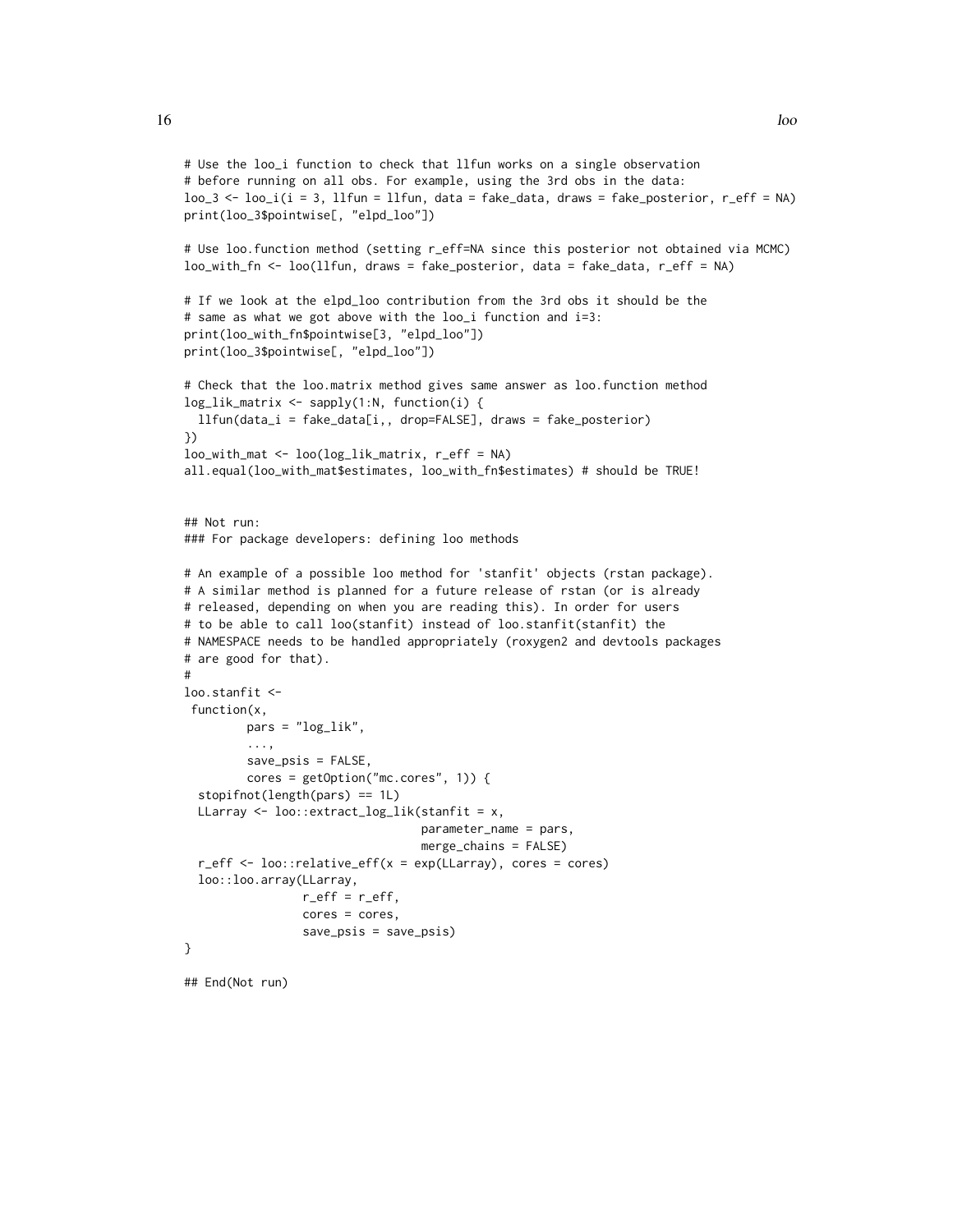<span id="page-16-0"></span>

# **Description**

Small datasets for use in loo examples and vignettes. The Kline and milk datasets are also included in the **rethinking** package (McElreath, 2016a), but we include them here as **rethinking** is not yet on CRAN.

#### Format

- Kline Small dataset from Kline and Boyd (2010) on tool complexity and demography in Oceanic islands societies. This data is discussed in detail in McElreath (2016a,2016b). [\(Link to vari](https://www.rdocumentation.org/packages/rethinking/versions/1.59/topics/Kline)[able descriptions\)](https://www.rdocumentation.org/packages/rethinking/versions/1.59/topics/Kline)
- milk Small dataset from Hinde and Milligan (2011) on primate milk composition.This data is discussed in detail in McElreath (2016a,2016b). [\(Link to variable descriptions\)](https://www.rdocumentation.org/packages/rethinking/versions/1.59/topics/milk)

#### References

Hinde and Milligan. 2011. Evolutionary Anthropology 20:9-23.

Kline, M.A. and R. Boyd. 2010. Proc R Soc B 277:2559-2564.

McElreath, R. (2016a). rethinking: Statistical Rethinking book package. R package version 1.59.

McElreath, R. (2016b). *Statistical rethinking: A Bayesian course with examples in R and Stan*. Chapman & Hall/CRC.

# Examples

str(Kline) str(milk)

loo-glossary *LOO package glossary*

#### Description

Note: VGG2017a refers to Vehtari, Gelman, and Gabry (2017a). See References, below.

#### ELPD and elpd\_loo

The ELPD is the theoretical expected log pointwise predictive density for a new dataset (Eq 1 in VGG2017a), which can be estimated, e.g., using cross-validation. elpd\_loo is the Bayesian LOO estimate of the expected log pointwise predictive density (Eq 4 in VGG2017a) and is a sum of N individual pointwise log predictive densities. Probability densities can be smaller or larger than 1, and thus log predictive densities can be negative or positive. For simplicity the ELPD acronym is used also for expected log pointwise predictive probabilities for discrete models. Probabilities are always equal or less than 1, and thus log predictive probabilities are 0 or negative.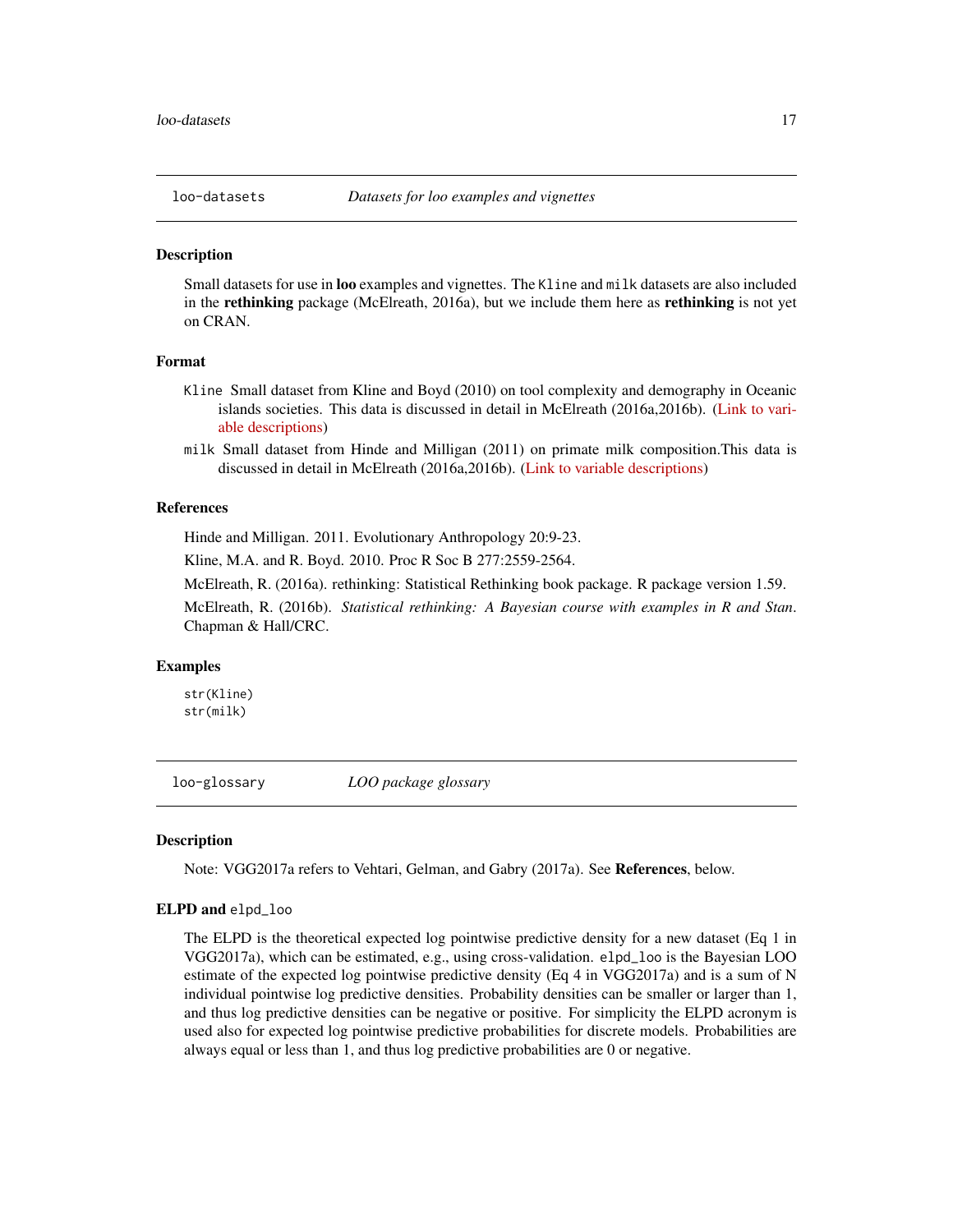#### Standard error of elpd\_loo

As elpd\_loo is defined as the sum of N independent components (Eq 4 in VGG2017a), we can compute the standard error by using the standard deviation of the N components and multiplying by sqrt(N) (Eq 23 in VGG2017a). This standard error is a coarse description of our uncertainty about the predictive performance for unknown future data. When N is small or there is severe model misspecification, the current SE estimate is overoptimistic and the actual SE can even be twice as large. Even for moderate N, when the SE estimate is an accurate estimate for the scale, it ignores the skewness. When making model comparisons, the SE of the component-wise (pairwise) differences should be used instead (see the se\_diff section below and Eq 24 in VGG2017a).

#### Monte Carlo SE of elpd\_loo

The Monte Carlo standard error is the estimate for the computational accuracy of MCMC and importance sampling used to compute elpd\_loo. Usually this is negligible compared to the standard describing the uncertainty due to finite number of observations (Eq 23 in VGG2017a).

#### p\_loo (effective number of parameters)

p\_loo is the difference between elpd\_loo and the non-cross-validated log posterior predictive density. It describes how much more difficult it is to predict future data than the observed data. Asymptotically under certain regularity conditions, p\_loo can be interpreted as the *effective number of parameters*. In well behaving cases  $p_{1}$  loo  $\lt N$  and  $p_{1}$  loo  $\lt p$ , where p is the total number of parameters in the model.  $p_{100} > N$  or  $p_{100} > p$  indicates that the model has very weak predictive capability and may indicate a severe model misspecification. See below for more on interpreting p\_loo when there are warnings about high Pareto k diagnostic values.

#### Pareto k estimates

The Pareto k estimate is a diagnostic for Pareto smoothed importance sampling (PSIS), which is used to compute components of elpd\_loo. In importance-sampling LOO (the full posterior distribution is used as the proposal distribution). The Pareto k diagnostic estimates how far an individual leave-one-out distribution is from the full distribution. If leaving out an observation changes the posterior too much then importance sampling is not able to give reliable estimate. If  $k < 0.5$ , then the corresponding component of elpd\_loo is estimated with high accuracy. If 0.5<k<0.7 the accuracy is lower, but still ok. If k>0.7, then importance sampling is not able to provide useful estimate for that component/observation. Pareto k is also useful as a measure of influence of an observation. Highly influential observations have high k values. Very high k values often indicate model misspecification, outliers or mistakes in data processing. See Section 6 of Gabry et al. (2019) for an example.

Interpreting p<sub>loo</sub> when Pareto k is large: If  $k > 0.7$  then we can also look at the p<sub>loo</sub> estimate for some additional information about the problem:

- If p\_loo  $\leq$  p (the total number of parameters in the model), then the model is likely to be misspecified. Posterior predictive checks (PPCs) are then likely to also detect the problem. Try using an overdispersed model, or add more structural information (nonlinearity, mixture model, etc.).
- If p\_loo  $\le$  p and the number of parameters p is relatively large compared to the number of observations (e.g., p>N/5), it is likely that the model is so flexible or the population prior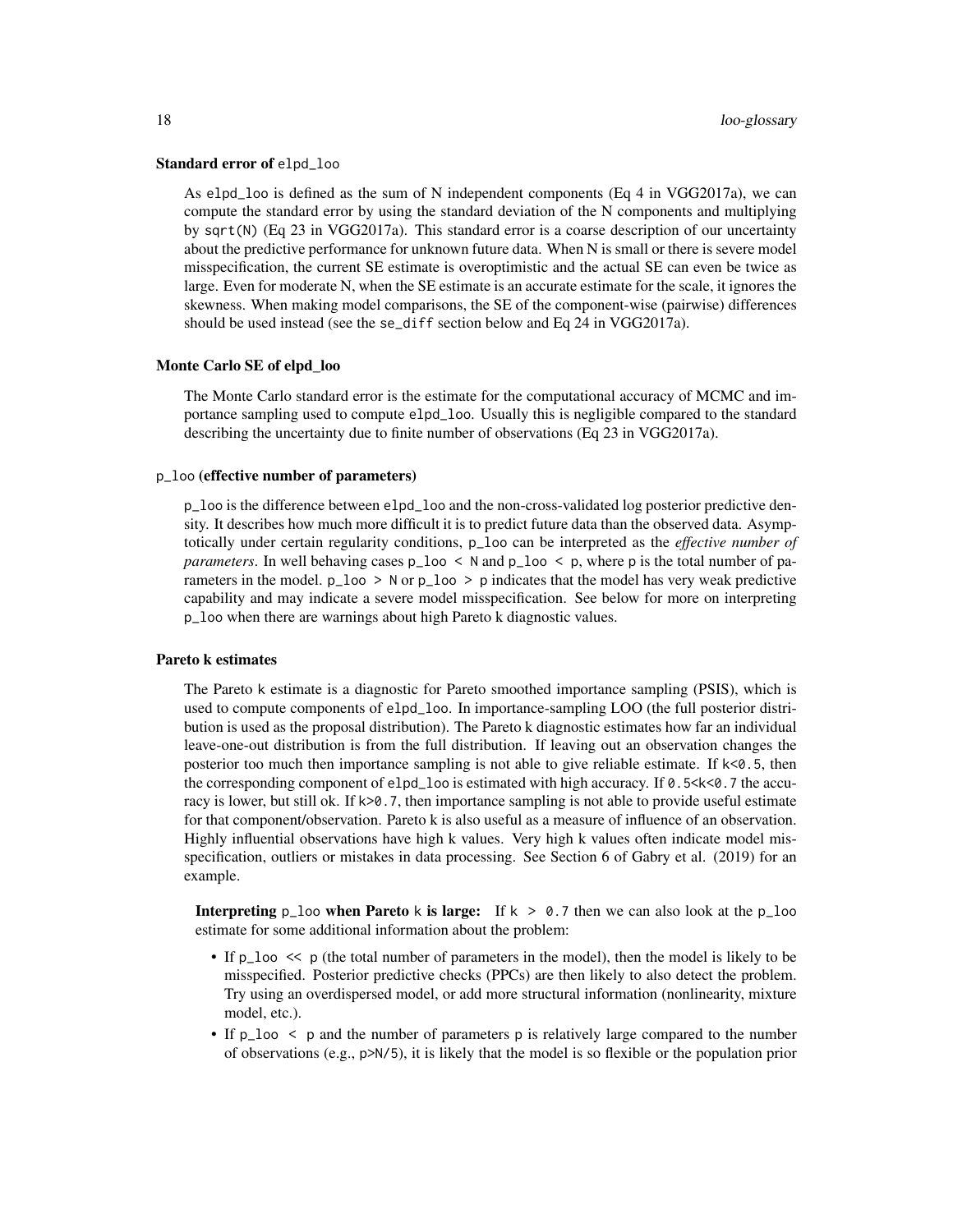<span id="page-18-0"></span>so weak that it's difficult to predict the left out observation (even for the true model). This happens, for example, in the simulated 8 schools (in VGG2017a), random effect models with a few observations per random effect, and Gaussian processes and spatial models with short correlation lengths.

• If p\_loo > p, then the model is likely to be badly misspecified. If the number of parameters  $p \le N$ , then PPCs are also likely to detect the problem. See the case study at <https://avehtari.github.io/modelselection/roaches.html> for an example. If p is relatively large compared to the number of observations, say p>N/5 (more accurately we should count number of observations influencing each parameter as in hierarchical models some groups may have few observations and other groups many), it is possible that PPCs won't detect the problem.

#### elpd\_diff

elpd\_diff is the difference in elpd\_loo for two models. If more than two models are compared, the difference is computed relative to the model with highest elpd\_loo.

#### se\_diff

The standard error of component-wise differences of elpd\_loo (Eq 24 in VGG2017a) between two models. This SE is *smaller* than the SE for individual models due to correlation (i.e., if some observations are easier and some more difficult to predict for all models).

#### References

Vehtari, A., Gelman, A., and Gabry, J. (2017a). Practical Bayesian model evaluation using leaveone-out cross-validation and WAIC. *Statistics and Computing*. 27(5), 1413–1432. doi:10.1007/s11222- 016-9696-4. [\(journal,](http://link.springer.com/article/10.1007%2Fs11222-016-9696-4) [preprint arXiv:1507.04544\)](http://arxiv.org/abs/1507.04544).

Vehtari, A., Gelman, A., and Gabry, J. (2017b). Pareto smoothed importance sampling. arXiv preprint: <http://arxiv.org/abs/1507.02646/>

Gabry, J. , Simpson, D. , Vehtari, A. , Betancourt, M. and Gelman, A. (2019), Visualization in Bayesian workflow. *J. R. Stat. Soc. A*, 182: 389-402. doi:10.1111/rssa.12378, [\(journal,](https://rss.onlinelibrary.wiley.com/doi/full/10.1111/rssa.12378) [arXiv](https://arxiv.org/abs/1709.01449) [preprint\)](https://arxiv.org/abs/1709.01449)

<span id="page-18-1"></span>loo\_compare *Model comparison*

#### Description

Compare fitted models on LOO or WAIC.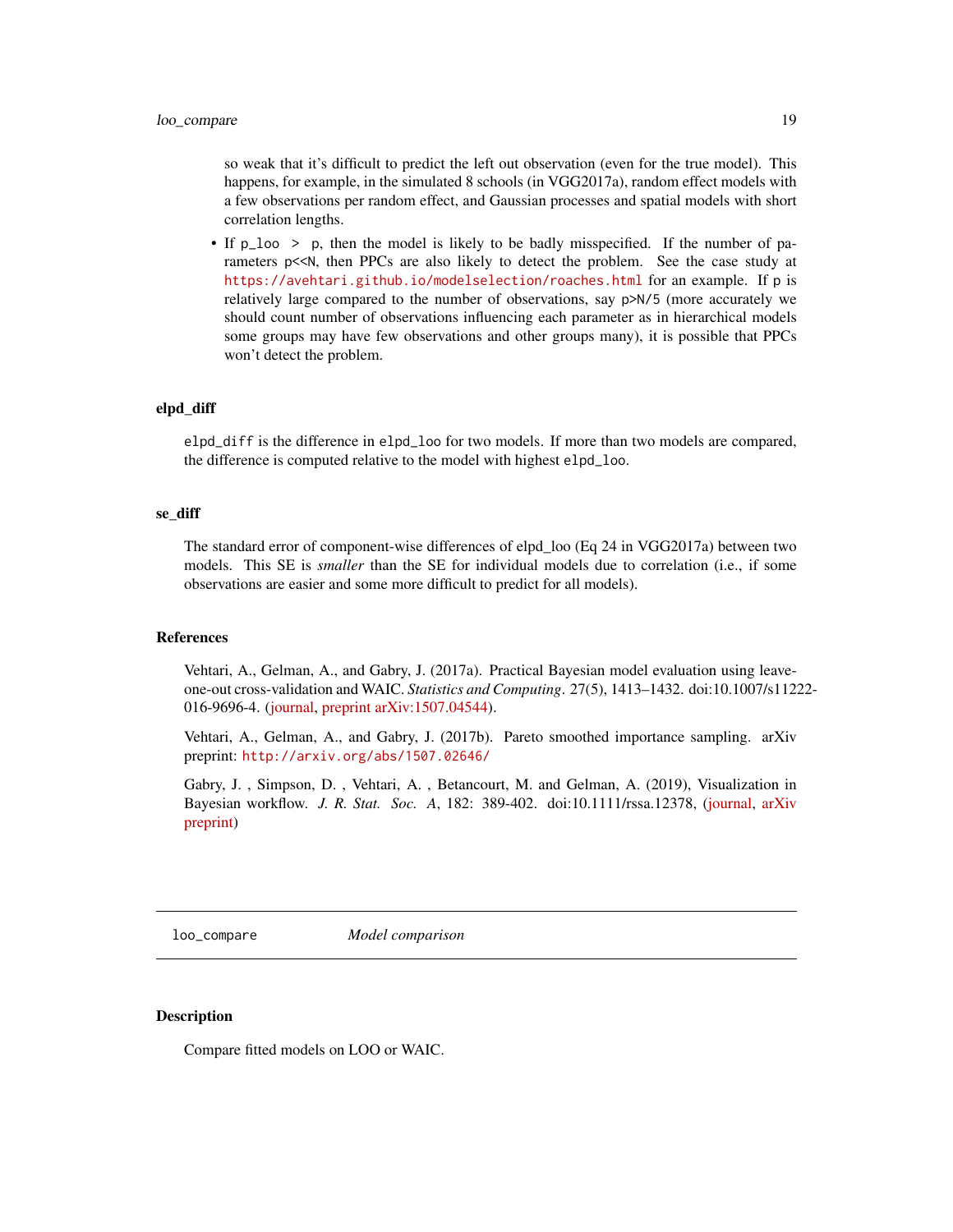#### Usage

```
loo\_compare(x, \ldots)## Default S3 method:
loo\_compare(x, ...)## S3 method for class 'compare.loo'
print(x, ..., digits = 1, simplify = TRUE)
```
#### Arguments

| x        | An object of class "loo" or a list of such objects.                                                                                                                                                    |
|----------|--------------------------------------------------------------------------------------------------------------------------------------------------------------------------------------------------------|
| $\cdots$ | Additional objects of class "loo".                                                                                                                                                                     |
| digits   | For the print method only, the number of digits to use when printing.                                                                                                                                  |
| simplify | For the print method only, should only the essential columns of the summary<br>matrix be printed? The entire matrix is always returned, but by default only the<br>most important columns are printed. |

#### Details

When comparing two fitted models, we can estimate the difference in their expected predictive accuracy by the difference in elpd\_loo or elpd\_waic (or multiplied by −2, if desired, to be on the deviance scale).

When using  $loo_{\text{compare}}($ , the returned matrix will have one row per model and several columns of estimates. The values in the elpd\_diff and se\_diff columns of the returned matrix are computed by making pairwise comparisons between each model and the model with the largest ELPD (the model in the first row). For this reason the elpd\_diff column will always have the value  $\theta$ in the first row (i.e., the difference between the preferred model and itself) and negative values in subsequent rows for the remaining models.

To compute the standard error of the difference in ELPD — which should not be expected to equal the difference of the standard errors — we use a paired estimate to take advantage of the fact that the same set of  $N$  data points was used to fit both models. These calculations should be most useful when  $N$  is large, because then non-normality of the distribution is not such an issue when estimating the uncertainty in these sums. These standard errors, for all their flaws, should give a better sense of uncertainty than what is obtained using the current standard approach of comparing differences of deviances to a Chi-squared distribution, a practice derived for Gaussian linear models or asymptotically, and which only applies to nested models in any case.

#### Value

A matrix with class "compare. loo" that has its own print method. See the **Details** section for more

#### References

.

Vehtari, A., Gelman, A., and Gabry, J. (2017a). Practical Bayesian model evaluation using leaveone-out cross-validation and WAIC. *Statistics and Computing*. 27(5), 1413–1432. doi:10.1007/s11222- 016-9696-4. [\(journal,](http://link.springer.com/article/10.1007%2Fs11222-016-9696-4) [preprint arXiv:1507.04544\)](http://arxiv.org/abs/1507.04544).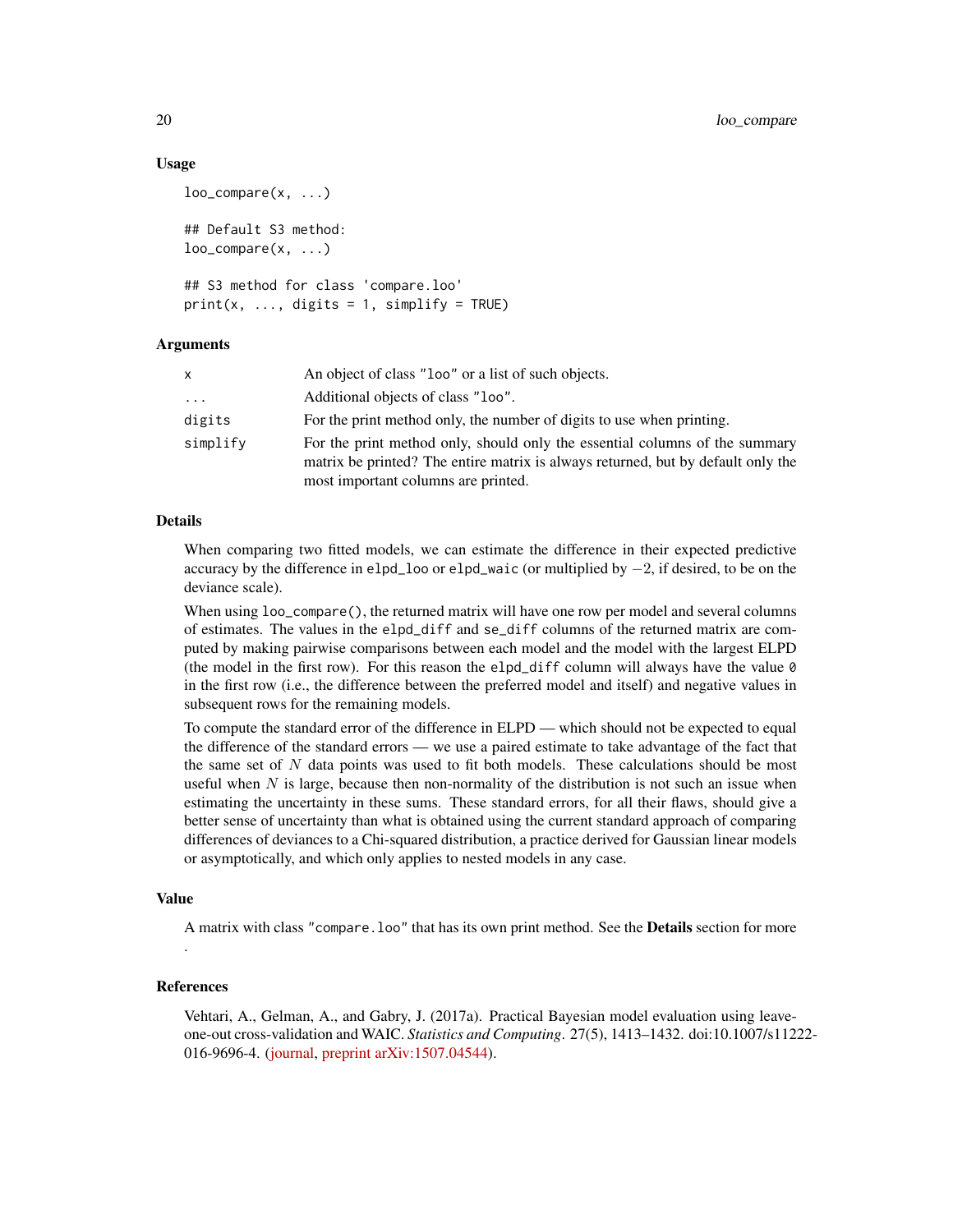#### <span id="page-20-0"></span>loo\_model\_weights 21

Vehtari, A., Gelman, A., and Gabry, J. (2017b). Pareto smoothed importance sampling. arXiv preprint: <http://arxiv.org/abs/1507.02646/>

#### Examples

```
## Not run:
loo1 \leftarrow loo(log\_lik1)loo2 \leftarrow loo(log\_lik2)print(loo_compare(loo1, loo2), digits = 3)
print(loo\_compare(x = list(loo1, loo2)))waic1 <- waic(log_lik1)
waic2 <- waic(log_lik2)
loo_compare(waic1, waic2)
## End(Not run)
```
<span id="page-20-1"></span>loo\_model\_weights *Model averaging/weighting via stacking or pseudo-BMA weighting*

#### Description

Model averaging via stacking of predictive distributions, pseudo-BMA weighting or pseudo-BMA+ weighting with the Bayesian bootstrap. See Yao et al. (2018) and Vehtari, Gelman, and Gabry (2017a,2017b) for background.

#### Usage

```
loo_model_weights(x, ...)
## Default S3 method:
loo\_model\_weights(x, ..., method = c("stacking","pseudobma"), optim_method = "BFGS", optim_control = list(),
 BB = TRUE, BB_n = 1000, alpha = 1, r_eff_list = NULL,
  cores = getOption("mc.cores", 1))
stacking_weights(lpd_point, optim_method = "BFGS",
  optim_control = list())
pseudobma_weights(lpd_point, BB = TRUE, BB_n = 1000, alpha = 1)
```
#### Arguments

x A list of pointwise log-likelihood matrices or "psis\_loo" objects (objects returned by [loo](#page-11-1)), one for each model. Each matrix/object should have dimensions  $S$  by  $N$ , where  $S$  is the size of the posterior sample (with all chains merged) and  $N$  is the number of data points. If x is a list of log-likelihood matrices then  $1$ oo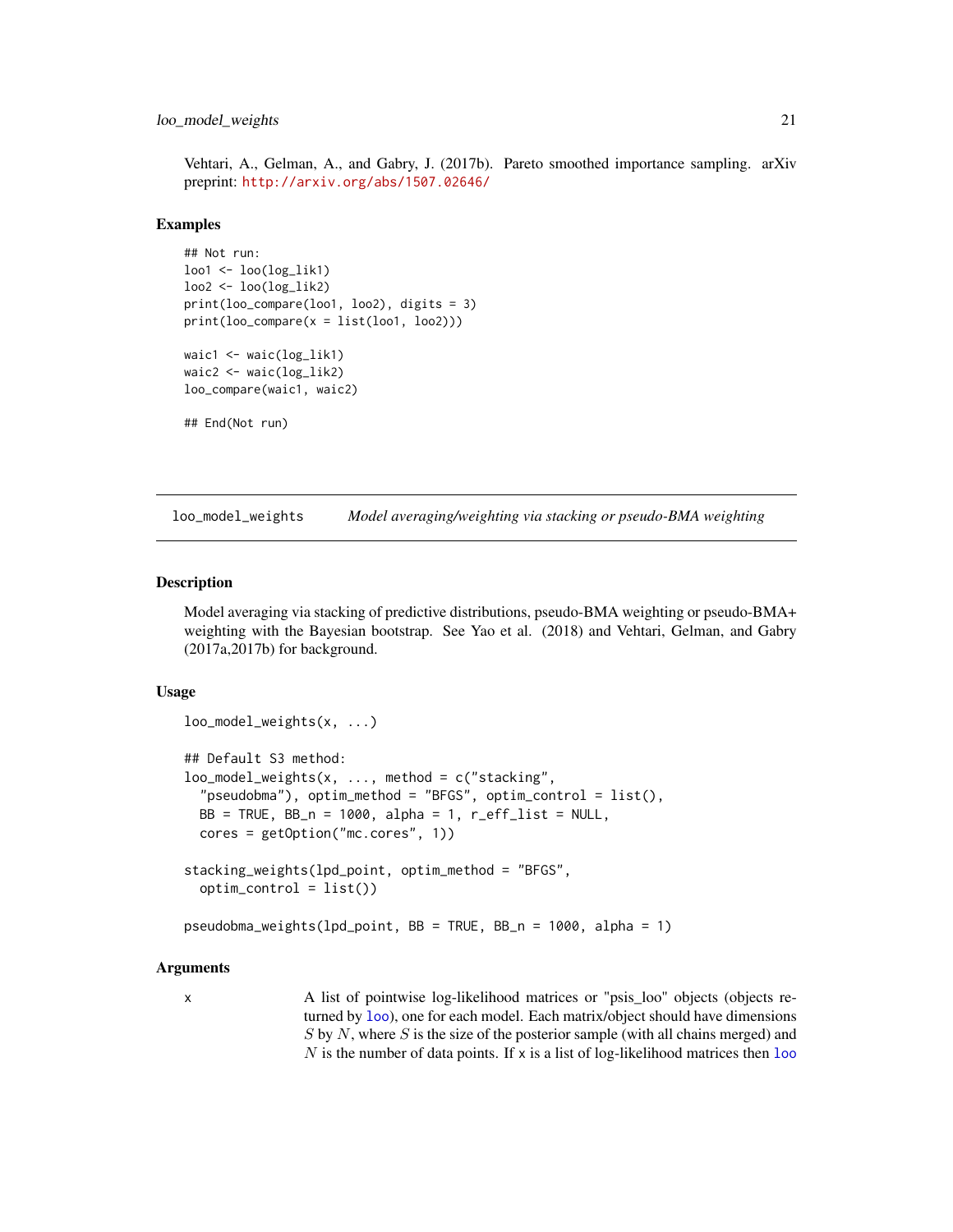<span id="page-21-0"></span>

|               | is called internally on each matrix. Currently the loo_model_weights function<br>is not implemented to be used with results from K-fold CV, but you can still ob-<br>tain weights using K-fold CV results by calling the stacking_weights function<br>directly.                                                                                                                                                                                                                                                                                                                                                                                                   |
|---------------|-------------------------------------------------------------------------------------------------------------------------------------------------------------------------------------------------------------------------------------------------------------------------------------------------------------------------------------------------------------------------------------------------------------------------------------------------------------------------------------------------------------------------------------------------------------------------------------------------------------------------------------------------------------------|
| $\cdots$      | Unused, except for the generic to pass arguments to individual methods.                                                                                                                                                                                                                                                                                                                                                                                                                                                                                                                                                                                           |
| method        | Either "stacking" or "pseudobma", indicating which method to use for obtain-<br>ing the weights. "stacking" refers to stacking of predictive distributions and<br>"pseudobma" refers to pseudo-BMA+ weighting (or plain pseudo-BMA weight-<br>ing if BB is FALSE).                                                                                                                                                                                                                                                                                                                                                                                                |
| optim_method  | The optimization method to use if method="stacking". It can be chosen from<br>"Nelder-Mead", "BFGS", "CG", "L-BFGS-B", "SANN" and "Brent". The de-<br>fault method is "BFGS".                                                                                                                                                                                                                                                                                                                                                                                                                                                                                     |
| optim_control | If method="stacking", a list of control parameters for optimization. See constrOptim<br>for details.                                                                                                                                                                                                                                                                                                                                                                                                                                                                                                                                                              |
| BB            | Logical used when "method"="pseudobma". If TRUE (the default), the Bayesian<br>bootstrap will be used to adjust the pseudo-BMA weighting, which is called<br>pseudo-BMA+ weighting. It helps regularize the weight away from 0 and 1, so<br>as to reduce the variance.                                                                                                                                                                                                                                                                                                                                                                                            |
| BB_n          | For pseudo-BMA+ weighting only, the number of samples to use for the Bayesian<br>bootstrap. The default is 1000.                                                                                                                                                                                                                                                                                                                                                                                                                                                                                                                                                  |
| alpha         | Positive scalar shape parameter in the Dirichlet distribution used for the Bayesian<br>bootstrap. The default is 1, which corresponds to a uniform distribution on the<br>simplex space.                                                                                                                                                                                                                                                                                                                                                                                                                                                                          |
| r_eff_list    | Optionally, a list of relative effective sample size estimates for the likelihood<br>(exp(log_lik)) of each observation in each model. See psis and relative_eff<br>helper function for computing $r$ eff. If x is a list of "psis_loo" objects then<br>r_eff_list is ignored.                                                                                                                                                                                                                                                                                                                                                                                    |
| cores         | The number of cores to use for parallelization. This defaults to the option<br>mc.cores which can be set for an entire R session by options (mc.cores = NUMBER).<br>The old option loo. cores is now deprecated but will be given precedence over<br>mc. cores until loo. cores is removed in a future release. As of version 2.0.0<br>the default is now 1 core if mc. cores is not set, but we recommend using as<br>many (or close to as many) cores as possible. Note for Windows 10 users: it<br>is recommended to avoid using the . Rprofile file to set mc. cores (using the<br>cores argument or setting mc. cores interactively or in a script is fine). |
| lpd_point     | A matrix of pointwise leave-one-out (or K-fold) log likelihoods evaluated for<br>different models. It should be a $N$ by $K$ matrix where $N$ is sample size and $K$<br>is the number of models. Each column corresponds to one model. These values<br>can be calculated approximately using loo or by running exact leave-one-out or<br>K-fold cross-validation.                                                                                                                                                                                                                                                                                                 |

# Details

loo\_model\_weights is a wrapper around the stacking\_weights and pseudobma\_weights functions that implements stacking, pseudo-BMA, and pseudo-BMA+ weighting for combining multiple predictive distributions. We can use approximate or exact leave-one-out cross-validation (LOO-CV) or K-fold CV to estimate the expected log predictive density (ELPD).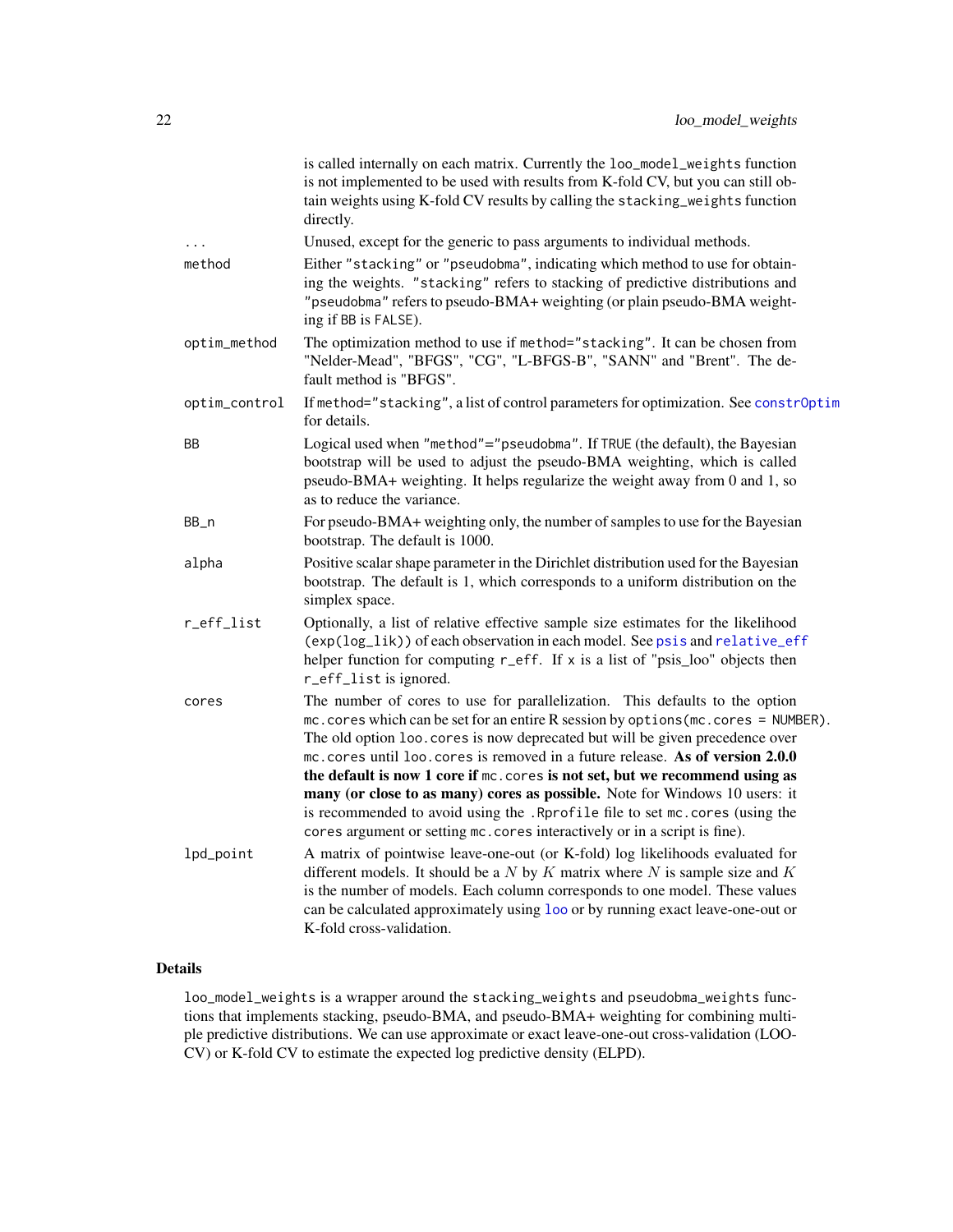<span id="page-22-0"></span>The stacking method (method="stacking") combines all models by maximizing the leave-one-out predictive density of the combination distribution. That is, it finds the optimal linear combining weights for maximizing the leave-one-out log score.

The pseudo-BMA method (method="pseudobma") finds the relative weights proportional to the ELPD of each model. However, when method="pseudobma", the default is to also use the Bayesian bootstrap (BB=TRUE), which corresponds to the pseudo-BMA+ method. The Bayesian bootstrap takes into account the uncertainty of finite data points and regularizes the weights away from the extremes of 0 and 1.

In general, we recommend stacking for averaging predictive distributions, while pseudo-BMA+ can serve as a computationally easier alternative.

#### Value

A numeric vector containing one weight for each model.

#### References

Vehtari, A., Gelman, A., and Gabry, J. (2017a). Practical Bayesian model evaluation using leaveone-out cross-validation and WAIC. *Statistics and Computing*. 27(5), 1413–1432. doi:10.1007/s11222- 016-9696-4. [\(journal,](http://link.springer.com/article/10.1007%2Fs11222-016-9696-4) [preprint arXiv:1507.04544\)](http://arxiv.org/abs/1507.04544).

Vehtari, A., Gelman, A., and Gabry, J. (2017b). Pareto smoothed importance sampling. arXiv preprint: <http://arxiv.org/abs/1507.02646/>

Yao, Y., Vehtari, A., Simpson, D., and Gelman, A. (2018) Using stacking to average Bayesian predictive distributions. *Bayesian Analysis*, advance publication, doi:10.1214/17-BA1091. [\(online\)](https://projecteuclid.org/euclid.ba/1516093227).

#### See Also

- The loo package [vignettes](https://mc-stan.org/loo/articles/index.html) for demonstrations.
- [loo](#page-11-1) for details on leave-one-out ELPD estimation.
- [constrOptim](#page-0-0) for the choice of optimization methods and control-parameters.
- [relative\\_eff](#page-31-1) for computing r\_eff.

#### Examples

```
## Not run:
### Demonstrating usage after fitting models with RStan
library(rstan)
# generate fake data from N(0,1).
N < -100y \le - rnorm(N, 0, 1)
# Suppose we have three models: N(-1, sigma), N(0.5, sigma) and N(0.6,sigma).
stan_code <- "
 data {
   int N;
   vector[N] y;
   real mu_fixed;
```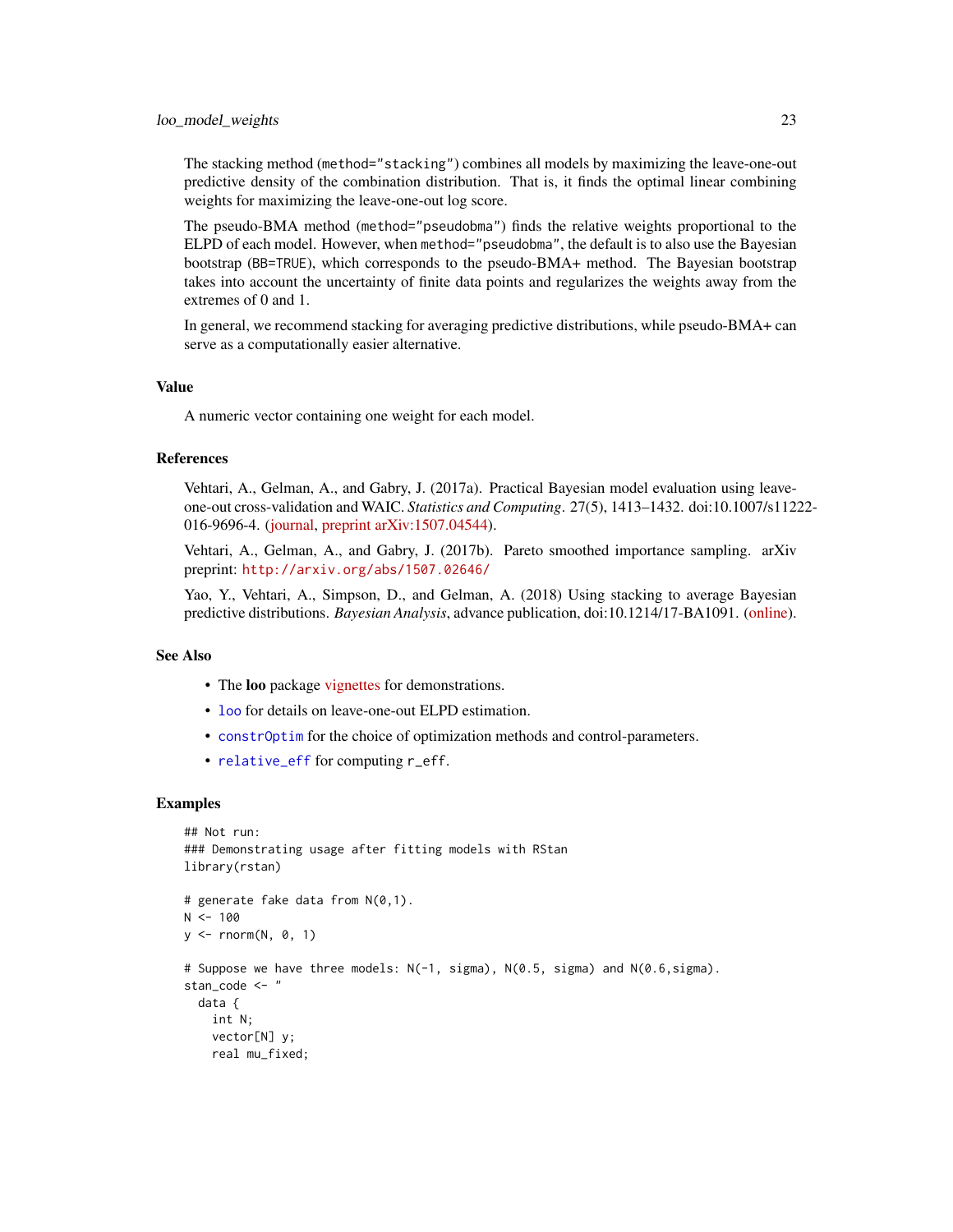```
}
  parameters {
   real<lower=0> sigma;
  }
  model {
   sigma \sim exponential(1);
   y ~ normal(mu_fixed, sigma);
  }
  generated quantities {
   vector[N] log_lik;
    for (n in 1:N) log\_lik[n] = normal\_lpdf(y[n)] mu_fixed, sigma);
  }"
mod <- stan_model(model_code = stan_code)
fit1 <- sampling(mod, data=list(N=N, y=y, mu_fixed=-1))
fit2 <- sampling(mod, data=list(N=N, y=y, mu_fixed=0.5))
fit3 <- sampling(mod, data=list(N=N, y=y, mu_fixed=0.6))
model_list <- list(fit1, fit2, fit3)
log_lik_list <- lapply(model_list, extract_log_lik)
# optional but recommended
r_eff_list <- lapply(model_list, function(x) {
  ll_array <- extract_log_lik(x, merge_chains = FALSE)
  relative_eff(exp(ll_array))
})
# stacking method:
wts1 <- loo_model_weights(
 log_lik_list,
 method = "stacking",
 r_eff_list = r_eff_list,
  optim_control = list(reltol=1e-10)
\lambdaprint(wts1)
# can also pass a list of psis_loo objects to avoid recomputing loo
loo_list <- lapply(1:length(log_lik_list), function(j) {
  loo(log_lik_list[[j]], r_eff = r_eff_list[[j]])
})
wts2 <- loo_model_weights(
  loo_list,
  method = "stacking",
  optim_control = list(reltol=1e-10)
\lambdaall.equal(wts1, wts2)
# pseudo-BMA+ method:
set.seed(1414)
loo_model_weights(loo_list, method = "pseudobma")
# pseudo-BMA method (set BB = FALSE):
```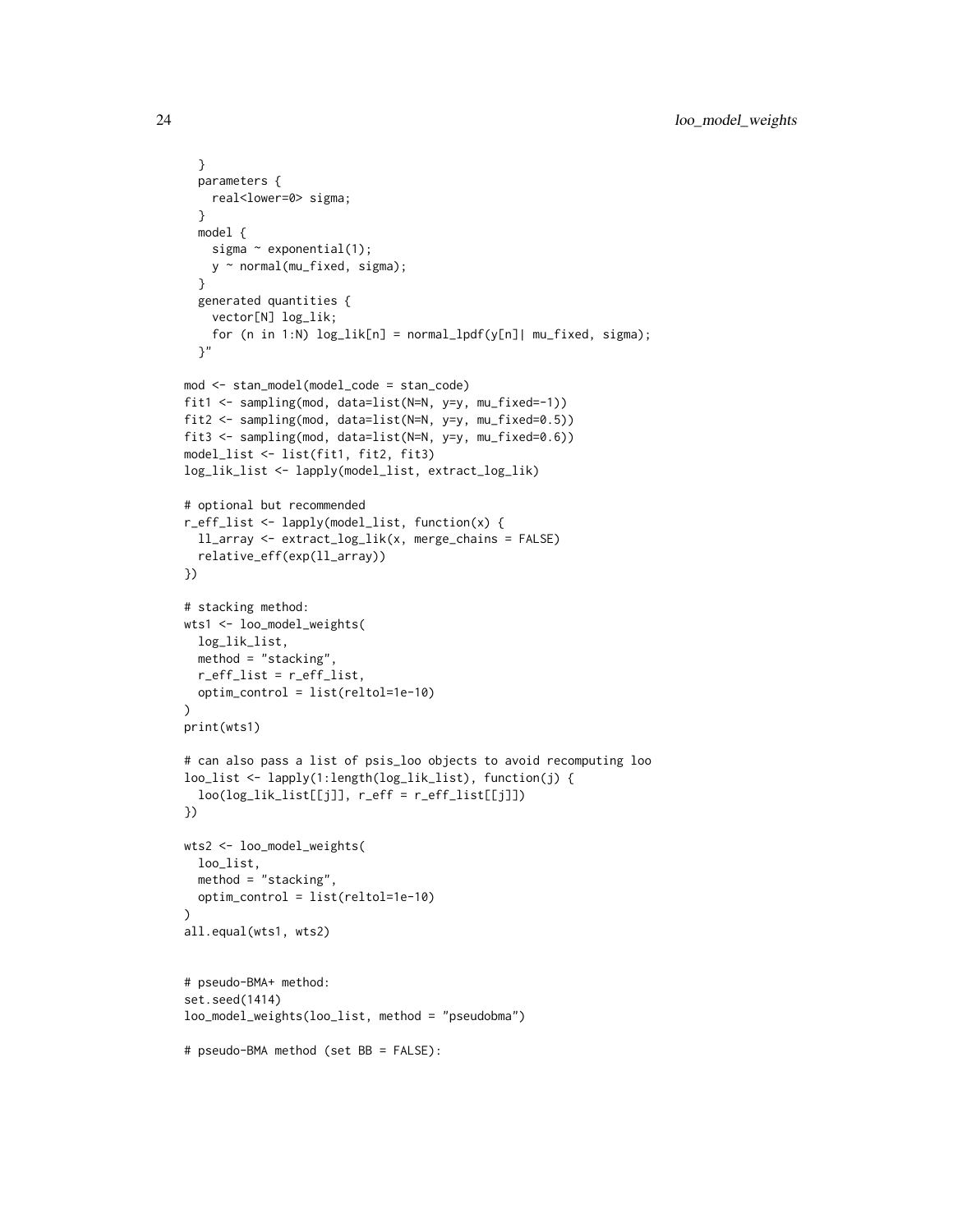#### <span id="page-24-0"></span>pareto-k-diagnostic 25

```
loo_model_weights(loo_list, method = "pseudobma", BB = FALSE)
# calling stacking_weights or pseudobma_weights directly
lpd1 <- loo(log_lik_list[[1]], r_eff = r_eff_list[[1]])$pointwise[,1]
lpd2 <- loo(log_lik_list[[2]], r_eff = r_eff_list[[2]])$pointwise[,1]
lpd3 <- loo(log_lik_list[[3]], r_eff = r_eff_list[[3]])$pointwise[,1]
stacking_weights(cbind(lpd1, lpd2, lpd3))
pseudobma_weights(cbind(lpd1, lpd2, lpd3))
pseudobma_weights(cbind(lpd1, lpd2, lpd3), BB = FALSE)
## End(Not run)
```
<span id="page-24-1"></span>pareto-k-diagnostic *Diagnostics for Pareto smoothed importance sampling (PSIS)*

#### <span id="page-24-2"></span>**Description**

Print a diagnostic table summarizing the estimated Pareto shape parameters and PSIS effective sample sizes, find the indexes of observations for which the estimated Pareto shape parameter  $k$ is larger than some threshold value, or plot observation indexes vs. diagnostic estimates. The Details section below provides a brief overview of the diagnostics, but we recommend consulting Vehtari, Gelman, and Gabry (2017a, 2017b) for full details.

#### Usage

```
pareto_k_table(x)
pareto_k\_ids(x, threshold = 0.5)pareto_k_values(x)
psis_n_eff_values(x)
mcse\_loo(x, threshold = 0.7)## S3 method for class 'psis_loo'
plot(x, diagnostic = c("k", "n_eff"), ...,label_points = FALSE, main = "PSIS diagnostic plot")
## S3 method for class 'psis'
plot(x, diagnostic = c("k", "n_eff"), ...,label_points = FALSE, main = "PSIS diagnostic plot")
```
#### Arguments

x An object created by [loo](#page-11-1) or [psis](#page-27-1).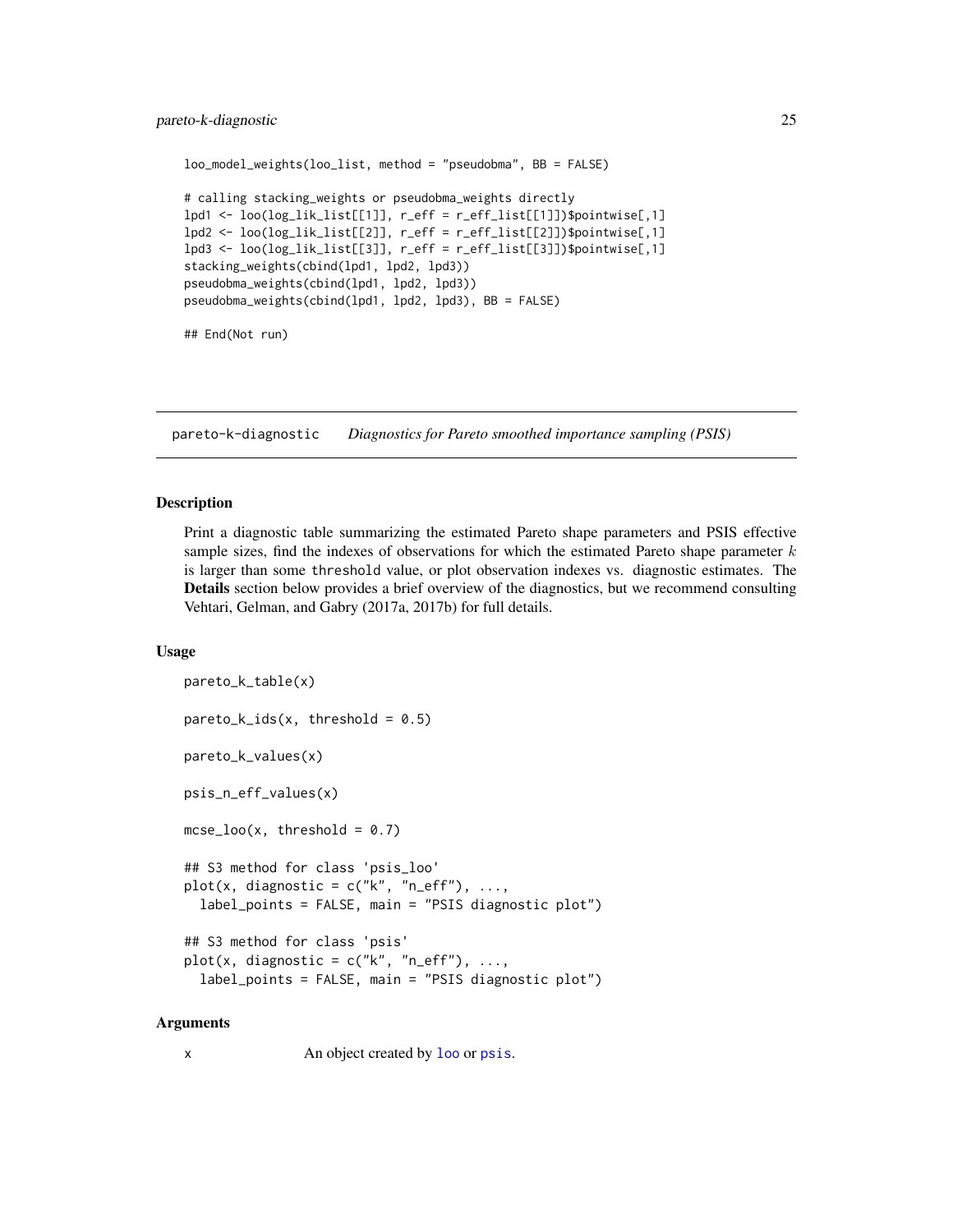<span id="page-25-0"></span>

| threshold         | For pareto_k_ids, threshold is the minimum $k$ value to flag (default is 0.5).<br>For $m$ cse_loo, if any $k$ estimates are greater than threshold the MCSE estimate<br>is returned as $NA$ (default is $0.7$ ).                                                              |
|-------------------|-------------------------------------------------------------------------------------------------------------------------------------------------------------------------------------------------------------------------------------------------------------------------------|
| diagnostic        | For the plot method, which diagnostic should be plotted? The options are "k"<br>for Pareto $k$ estimates (the default) or "n_eff" for PSIS effective sample size<br>estimates.                                                                                                |
| $label\_points, $ |                                                                                                                                                                                                                                                                               |
|                   | For the plot method, if label_points is TRUE the observation numbers corre-<br>sponding to any values of $k$ greater than 0.5 will be displayed in the plot. Any<br>arguments specified in will be passed to text and can be used to control the<br>appearance of the labels. |
| main              | For the plot method, a title for the plot.                                                                                                                                                                                                                                    |

# Details

The reliability and approximate convergence rate of the PSIS-based estimates can be assessed using the estimates for the shape parameter  $k$  of the generalized Pareto distribution:

- If  $k < 0.5$  then the distribution of raw importance ratios has finite variance and the central limit theorem holds. However, as  $k$  approaches 0.5 the RMSE of plain importance sampling (IS) increases significantly while PSIS has lower RMSE.
- If  $0.5 \leq k < 1$  then the variance of the raw importance ratios is infinite, but the mean exists. TIS and PSIS estimates have finite variance by accepting some bias. The convergence of the estimate is slower with increasing k. If k is between 0.5 and approximately 0.7 then we observe practically useful convergence rates and Monte Carlo error estimates with PSIS (the bias of TIS increases faster than the bias of PSIS). If  $k > 0.7$  we observe impractical convergence rates and unreliable Monte Carlo error estimates.
- If  $k \geq 1$  then neither the variance nor the mean of the raw importance ratios exists. The convergence rate is close to zero and bias can be large with practical sample sizes.

# If the estimated tail shape parameter  $k$  exceeds 0.5, the user should be warned, although in practice we have observed good performance for values of k up to 0.7. (If k is greater than  $0.5$ ) then WAIC is also likely to fail, but WAIC lacks its own diagnostic.)

If using PSIS in the context of approximate LOO-CV, even if the PSIS estimate has a finite variance the user should consider sampling directly from  $p(\theta^s | y_{-i})$  for any problematic observations i, use  $K$ -fold cross-validation, or use a more robust model. Importance sampling is likely to work less well if the marginal posterior  $p(\theta^s|y)$  and LOO posterior  $p(\theta^s|y_{-i})$  are much different, which is more likely to happen with a non-robust model and highly influential observations. A robust model may reduce the sensitivity to highly influential observations.

Effective sample size and error estimates: In the case that we obtain the samples from the proposal distribution via MCMC we can also compute estimates for the Monte Carlo error and the effective sample size for importance sampling, which are more accurate for PSIS than for IS and TIS (see Vehtari et al (2017b) for details). However, the PSIS effective sample size estimate will be over-optimistic when the estimate of  $k$  is greater than 0.7.

We can also compute estimates for the Monte Carlo error and the effective sample size for importance sampling. However, the PSIS effective sample size estimate will be over-optimistic when the estimate of  $k$  is greater than 0.7. In the case that we obtain the samples from the proposal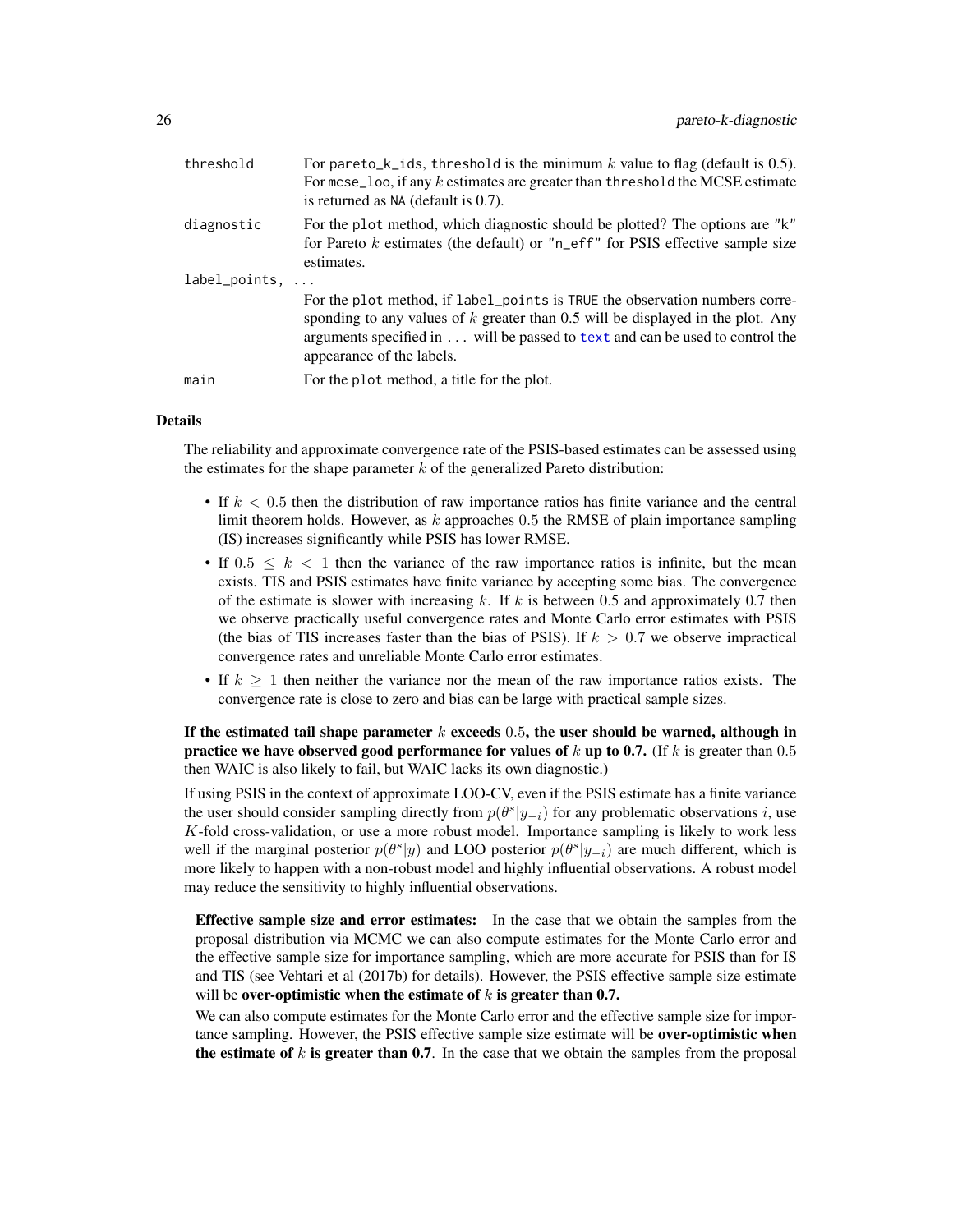#### <span id="page-26-0"></span>print.loo 27

distribution via MCMC, we need to take into account also the relative efficiency of MCMC sampling (see Vehtari et al (2017b) for details). Following the notation in Stan, the PSIS effective sample size is denoted here with  $n_{eff}$ , instead of  $S_{eff}$  used by Vehtari et al (2017b).

#### Value

pareto\_k\_table returns an object of class "pareto\_k\_table", which is a matrix with columns "Count", "Proportion", and "Min. n\_eff", and has its own print method.

pareto\_k\_ids returns an integer vector indicating which observations have Pareto  $k$  estimates above threshold.

pareto\_k\_values returns a vector of the estimated Pareto  $k$  parameters.

psis\_n\_eff\_values returns a vector of the estimated PSIS effective sample sizes.

mcse\_loo returns the Monte Carlo standard error (MCSE) estimate for PSIS-LOO. MCSE will be NA if any Pareto  $k$  values are above threshold.

The plot method is called for its side effect and does not return anything. If  $x$  is the result of a call to [loo](#page-11-1) or [psis](#page-27-1) then  $plot(x, diagnostic)$  produces a plot of the estimates of the Pareto shape parameters (diagnostic =  $"k"$ ) or estimates of the PSIS effective sample sizes  $(diagnostic = "n_eff").$ 

#### References

Vehtari, A., Gelman, A., and Gabry, J. (2017a). Practical Bayesian model evaluation using leaveone-out cross-validation and WAIC. *Statistics and Computing*. 27(5), 1413–1432. doi:10.1007/s11222- 016-9696-4. [\(journal,](http://link.springer.com/article/10.1007%2Fs11222-016-9696-4) [preprint arXiv:1507.04544\)](http://arxiv.org/abs/1507.04544).

Vehtari, A., Gelman, A., and Gabry, J. (2017b). Pareto smoothed importance sampling. arXiv preprint: <http://arxiv.org/abs/1507.02646/>

#### See Also

[psis](#page-27-1) for the implementation of the PSIS algorithm.

print.loo *Print methods*

#### Description

Print methods

### Usage

```
## S3 method for class 'loo'
print(x, digits = 1, ...)
## S3 method for class 'waic'
print(x, digits = 1, ...)
```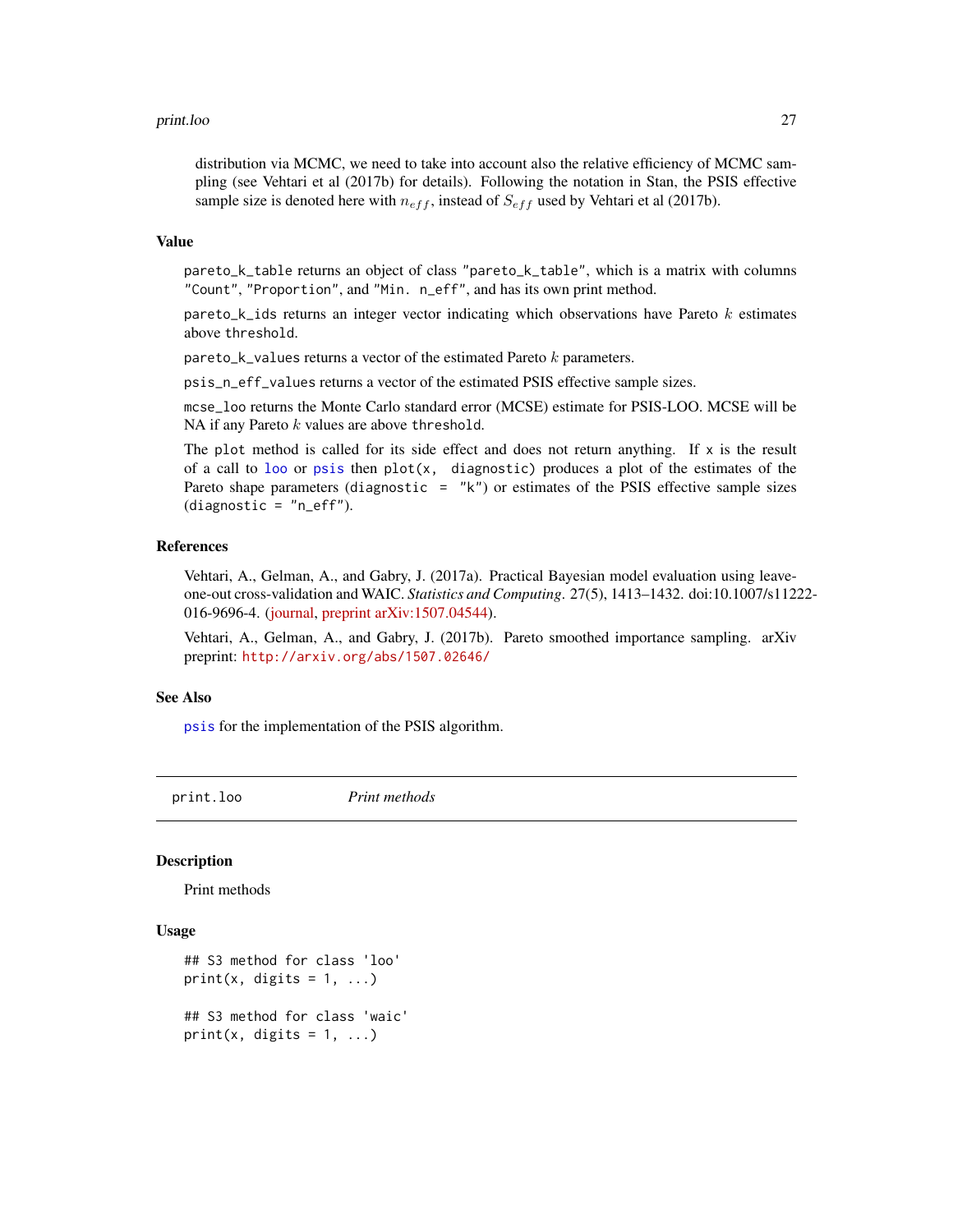```
## S3 method for class 'psis_loo'
print(x, digits = 1, plot_k = FALSE, \ldots)
## S3 method for class 'psis'
print(x, digits = 1, plot_k = FALSE, ...)
```
#### **Arguments**

| x      | An object returned by loo, psis, or waic.                                                                                                                                      |
|--------|--------------------------------------------------------------------------------------------------------------------------------------------------------------------------------|
| digits | An integer passed to round.                                                                                                                                                    |
| .      | Arguments passed to plot.psis_loo if plot_k is TRUE.                                                                                                                           |
| plot_k | Logical. If TRUE the estimates of the Pareto shape parameter $k$ are plotted.<br>Ignored if x was generated by waic. To just plot $k$ without printing use the<br>plot method. |

#### Value

x, invisibly.

#### See Also

[pareto-k-diagnostic](#page-24-1)

<span id="page-27-1"></span>

psis *Pareto smoothed importance sampling (PSIS)*

#### Description

Implementation of Pareto smoothed importance sampling (PSIS), a method for stabilizing importance ratios. The version of PSIS implemented here corresponds to the algorithm presented in Vehtari, Gelman and Gabry (2017b). For PSIS diagnostics see the [pareto-k-diagnostic](#page-24-1) page.

#### Usage

```
psis(log_ratios, ...)
## S3 method for class 'array'
psis(log_ratios, ..., r_eff = NULL,
 cores = getOption("mc.cores", 1))
## S3 method for class 'matrix'
psis(log_ratios, ..., r_eff = NULL,
 cores = getOption("mc.cores", 1))
## Default S3 method:
psis(log_ratios, ..., r_eff = NULL)
```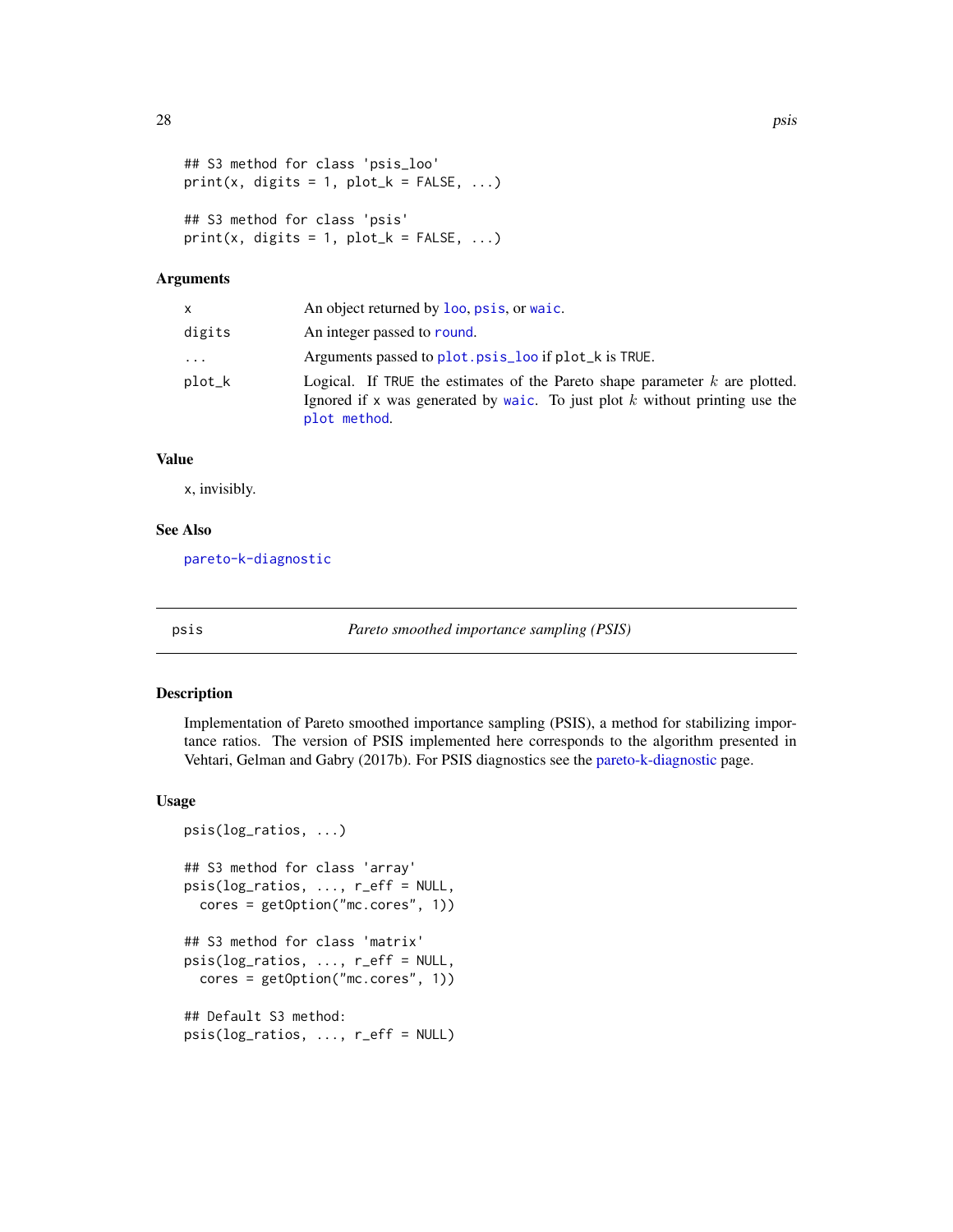```
## S3 method for class 'psis'
weights(object, ..., log = TRUE, normalize = TRUE)
is.psis(x)
```
# Arguments

| log_ratios | An array, matrix, or vector of importance ratios on the log scale (for PSIS-LOO<br>these are <i>negative</i> log-likelihood values). See the <b>Methods</b> (by class) section<br>below for a detailed description of how to specify the inputs for each method.                                                                                                                                                                                                                                                                                                                                                                                                                                                 |
|------------|------------------------------------------------------------------------------------------------------------------------------------------------------------------------------------------------------------------------------------------------------------------------------------------------------------------------------------------------------------------------------------------------------------------------------------------------------------------------------------------------------------------------------------------------------------------------------------------------------------------------------------------------------------------------------------------------------------------|
| $\cdots$   | Arguments passed on to the various methods.                                                                                                                                                                                                                                                                                                                                                                                                                                                                                                                                                                                                                                                                      |
| $r$ $eff$  | Vector of relative effective sample size estimates containing one element per<br>observation. The values provided should be the relative effective sample sizes<br>of 1/exp(log_ratios) (i.e., 1/ratios). This is related to the relative efficiency<br>of estimating the normalizing term in self-normalizing importance sampling. If<br>r_eff is not provided then the reported PSIS effective sample sizes and Monte<br>Carlo error estimates will be over-optimistic. See the relative_eff helper<br>function for computing r_eff. If using psis with draws of the log_ratios not<br>obtained from MCMC then the warning message thrown when not specifying<br>r_eff can be disabled by setting r_eff to NA. |
| cores      | The number of cores to use for parallelization. This defaults to the option<br>mc.cores which can be set for an entire R session by options (mc.cores = NUMBER).<br>The old option loo. cores is now deprecated but will be given precedence over<br>mc. cores until loo. cores is removed in a future release. As of version 2.0.0<br>the default is now 1 core if mc. cores is not set, but we recommend using as<br>many (or close to as many) cores as possible. Note for Windows 10 users: it<br>is recommended to avoid using the . Rprofile file to set mc. cores (using the<br>cores argument or setting mc. cores interactively or in a script is fine).                                                |
| object     | For the weights method, an object returned by psis (a list with class "psis").                                                                                                                                                                                                                                                                                                                                                                                                                                                                                                                                                                                                                                   |
| log        | For the weights method, should the weights be returned on the log scale? De-<br>faults to TRUE.                                                                                                                                                                                                                                                                                                                                                                                                                                                                                                                                                                                                                  |
| normalize  | For the weights method, should the weights be normalized? Defaults to TRUE.                                                                                                                                                                                                                                                                                                                                                                                                                                                                                                                                                                                                                                      |
| x          | For is psis, an object to check.                                                                                                                                                                                                                                                                                                                                                                                                                                                                                                                                                                                                                                                                                 |

### Value

The psis methods return an object of class "psis", which is a named list with the following components:

log\_weights Vector or matrix of smoothed (and truncated) but *unnormalized* log weights. To get normalized weights use the weights method provided for objects of class "psis".

diagnostics A named list containing two vectors:

- pareto\_k: Estimates of the shape parameter  $k$  of the generalized Pareto distribution. See the [pareto-k-diagnostic](#page-24-1) page for details.
- n\_eff: PSIS effective sample size estimates.

Objects of class "psis" also have the following [attributes](#page-0-0):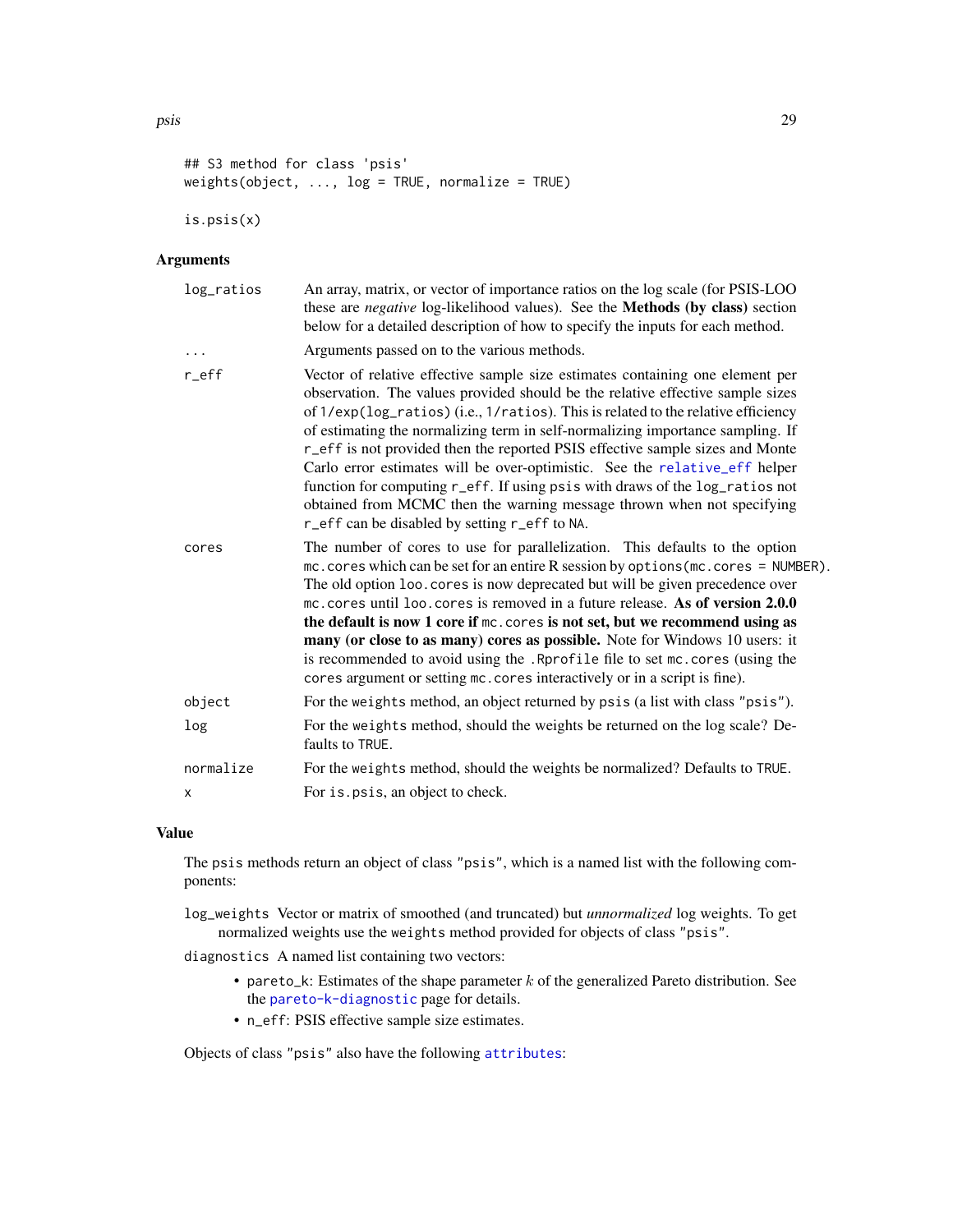- <span id="page-29-0"></span>norm\_const\_log Vector of precomputed values of colLogSumExps(log\_weights) that are used internally by the weights method to normalize the log weights.
- tail\_len Vector of tail lengths used for fitting the generalized Pareto distribution.

r\_eff If specified, the user's r\_eff argument.

dims Integer vector of length 2 containing S (posterior sample size) and N (number of observations).

The weights method returns an object with the same dimensions as the log\_weights component of the "psis" object. The normalize and log arguments control whether the returned weights are normalized and whether or not to return them on the log scale.

#### Methods (by class)

- array: An I by C by N array, where I is the number of MCMC iterations per chain, C is the number of chains, and  $N$  is the number of data points.
- matrix: An  $S$  by  $N$  matrix, where  $S$  is the size of the posterior sample (with all chains merged) and  $N$  is the number of data points.
- default: A vector of length  $S$  (posterior sample size).

#### References

Vehtari, A., Gelman, A., and Gabry, J. (2017a). Practical Bayesian model evaluation using leaveone-out cross-validation and WAIC. *Statistics and Computing*. 27(5), 1413–1432. doi:10.1007/s11222- 016-9696-4. [\(journal,](http://link.springer.com/article/10.1007%2Fs11222-016-9696-4) [preprint arXiv:1507.04544\)](http://arxiv.org/abs/1507.04544).

Vehtari, A., Gelman, A., and Gabry, J. (2017b). Pareto smoothed importance sampling. arXiv preprint: <http://arxiv.org/abs/1507.02646/>

#### See Also

- [loo](#page-11-1) for approximate LOO-CV using PSIS.
- [pareto-k-diagnostic](#page-24-1) for PSIS diagnostics.

#### Examples

```
log_ratios <- -1 * example_loglik_array()
r_eff <- relative_eff(exp(-log_ratios))
psis_result <- psis(log_ratios, r_eff = r_eff)
str(psis_result)
plot(psis_result)
```

```
# extract smoothed weights
lw <- weights(psis_result) # default args are log=TRUE, normalize=TRUE
ulw <- weights(psis_result, normalize=FALSE) # unnormalized log-weights
```

```
w <- weights(psis_result, log=FALSE) # normalized weights (not log-weights)
uw <- weights(psis_result, log=FALSE, normalize = FALSE) # unnormalized weights
```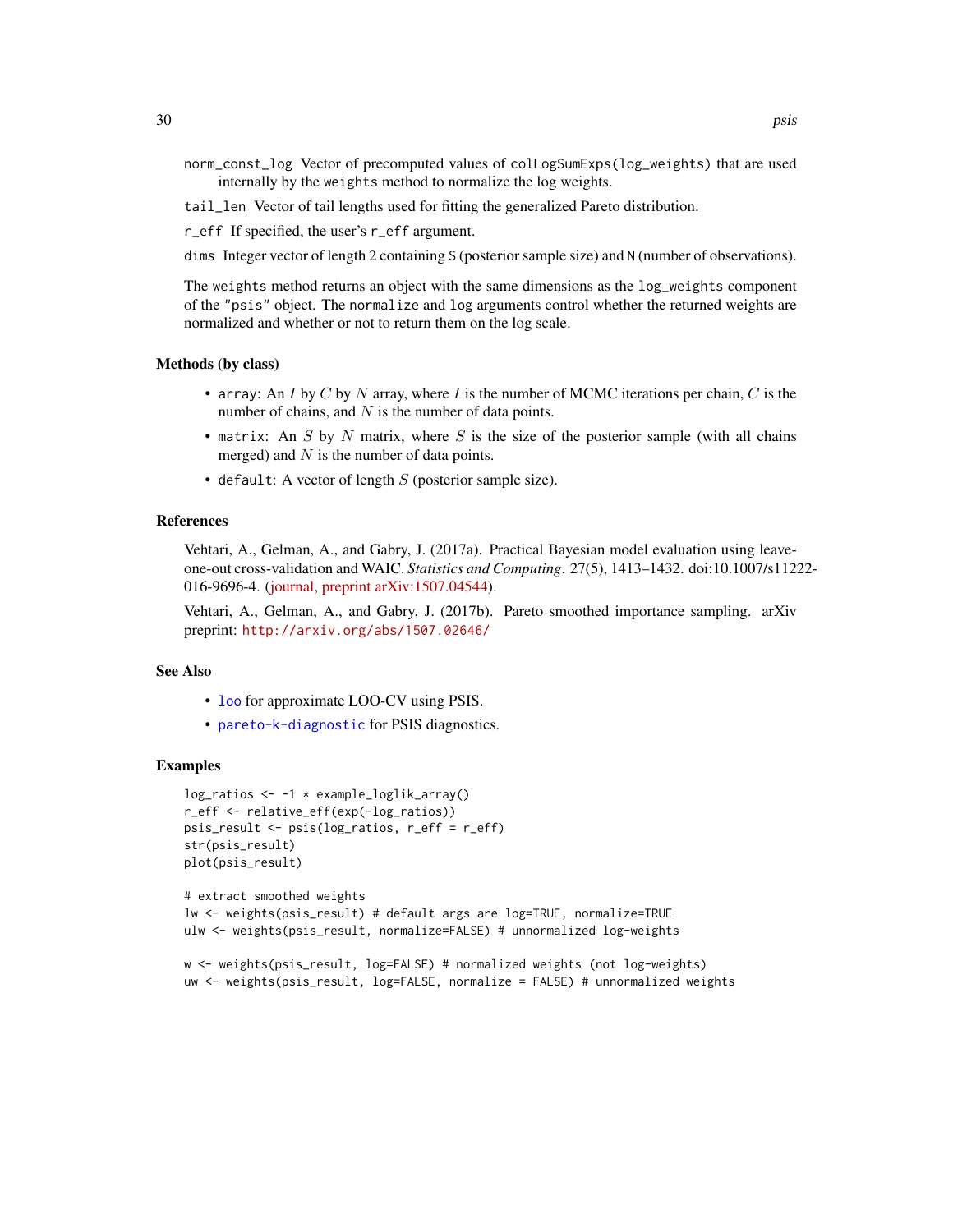<span id="page-30-0"></span>

# Description

As of version 2.0.0 this function is deprecated. Please use the [psis](#page-27-1) function for the new PSIS algorithm.

# Usage

```
psi(1w, wcp = 0.2, wtrunc = 3/4, cores = getOption("mc.cores", 1),llfun = NULL, llargs = NULL, ...)
```
### Arguments

| lw            | A matrix or vector of log weights. For computing LOO, $lw = -log\_lik$ ,<br>the <i>negative</i> of an $S$ (simulations) by $N$ (data points) pointwise log-likelihood<br>matrix.                                                                                                                                                                                                                                                            |
|---------------|---------------------------------------------------------------------------------------------------------------------------------------------------------------------------------------------------------------------------------------------------------------------------------------------------------------------------------------------------------------------------------------------------------------------------------------------|
| wcp           | The proportion of importance weights to use for the generalized Pareto fit. The<br>100*wcp% largest weights are used as the sample from which to estimate the<br>parameters of the generalized Pareto distribution.                                                                                                                                                                                                                         |
| wtrunc        | For truncating very large weights to $S^{\wedge}$ wtrunc. Set to zero for no truncation.                                                                                                                                                                                                                                                                                                                                                    |
| cores         | The number of cores to use for parallelization. This defaults to the option<br>mc. cores which can be set for an entire R session by options (mc. cores = NUMBER),<br>the old option loo. cores is now deprecated but will be given precedence over<br>mc. cores until it is removed. As of version 2.0.0, the default is now 1 core if<br>mc. cores is not set, but we recommend using as many (or close to as many)<br>cores as possible. |
| llfun, llargs | See loo. function.                                                                                                                                                                                                                                                                                                                                                                                                                          |
| $\ddots$      | Ignored when psislw is called directly. The  is only used internally when<br>psislw is called by the loo function.                                                                                                                                                                                                                                                                                                                          |

#### Value

A named list with components lw\_smooth (modified log weights) and pareto\_k (estimated generalized Pareto [shape parameter\(s\) k\)](#page-24-1).

#### References

Vehtari, A., Gelman, A., and Gabry, J. (2017a). Practical Bayesian model evaluation using leaveone-out cross-validation and WAIC. *Statistics and Computing*. 27(5), 1413–1432. doi:10.1007/s11222- 016-9696-4. [\(journal,](http://link.springer.com/article/10.1007%2Fs11222-016-9696-4) [preprint arXiv:1507.04544\)](http://arxiv.org/abs/1507.04544).

Vehtari, A., Gelman, A., and Gabry, J. (2017b). Pareto smoothed importance sampling. arXiv preprint: <http://arxiv.org/abs/1507.02646/>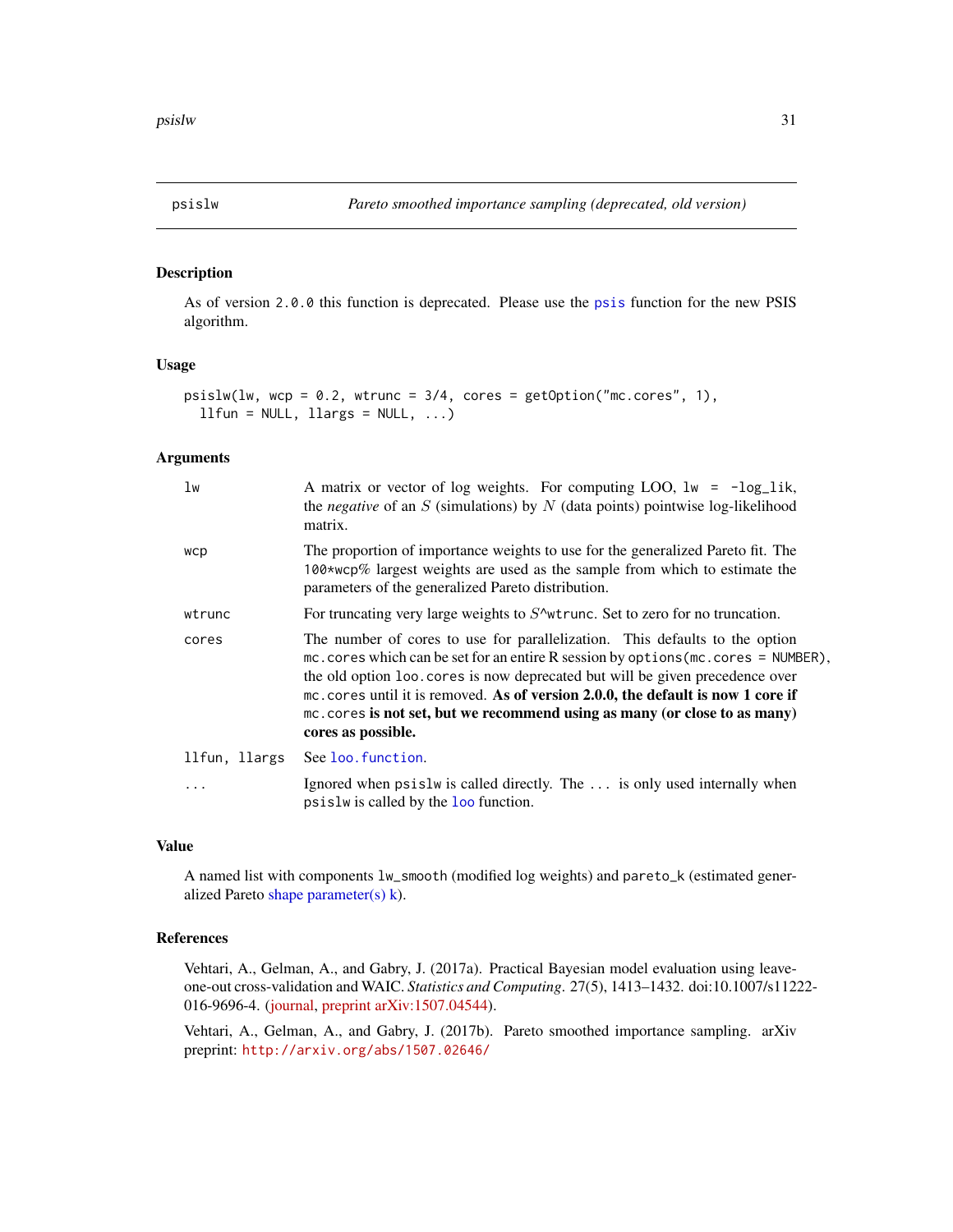# <span id="page-31-0"></span>See Also

[pareto-k-diagnostic](#page-24-1) for PSIS diagnostics.

<span id="page-31-1"></span>relative\_eff *Convenience function for computing relative efficiencies*

# Description

relative\_eff computes the the MCMC effective sample size divided by the total sample size.

# Usage

```
relative_eff(x, ...)
## Default S3 method:
relative_eff(x, chain_id, ...)
## S3 method for class 'matrix'
relative_eff(x, chain_id, ...,
 cores = getOption("mc.cores", 1))
## S3 method for class 'array'
relative\_eff(x, ..., cores = getOption("mc.cores", 1))## S3 method for class 'function'
relative_eff(x, chain_id, ...,
 cores = getOption("mc.cores", 1), data = NULL, draws = NULL)
```
# Arguments

| A vector, matrix, 3-D array, or function. See the <b>Methods</b> (by class) section<br>below for details on the shape of x. For use with the loo function, the values<br>in x (or generated by x if x is a function) should be likelihood values (i.e.,<br>$\exp(\log_1 i k)$ , not on the log scale). For generic use with psis, the values in<br>x should be the reciprocal of the importance ratios (i.e., $exp(-log\_rations)$ ). |
|---------------------------------------------------------------------------------------------------------------------------------------------------------------------------------------------------------------------------------------------------------------------------------------------------------------------------------------------------------------------------------------------------------------------------------------|
| A vector of length NROW(x) containing MCMC chain indexes for each each row<br>of x (if a matrix) or each value in x (if a vector). No chain id is needed if x is<br>a 3-D array. If there are C chains then valid chain indexes are values in $1:$ C.                                                                                                                                                                                 |
| The number of cores to use for parallelization.                                                                                                                                                                                                                                                                                                                                                                                       |
| data, draws,<br>Same as for the <b>loo</b> function method.                                                                                                                                                                                                                                                                                                                                                                           |
|                                                                                                                                                                                                                                                                                                                                                                                                                                       |

#### Value

A vector of relative effective sample sizes.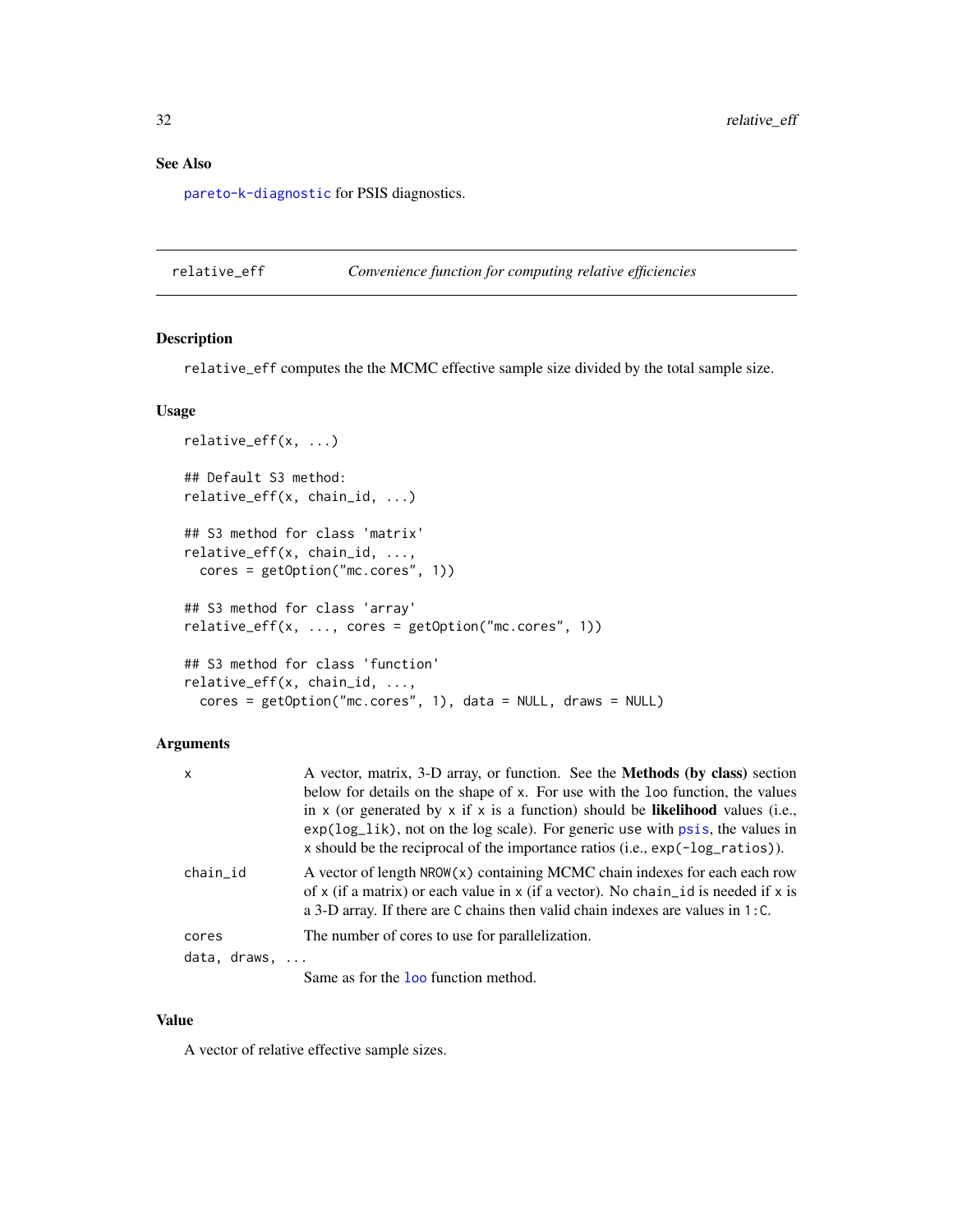# <span id="page-32-0"></span>Methods (by class)

- default: A vector of length  $S$  (posterior sample size).
- matrix: An  $S$  by  $N$  matrix, where  $S$  is the size of the posterior sample (with all chains merged) and  $N$  is the number of data points.
- array: An I by C by N array, where I is the number of MCMC iterations per chain, C is the number of chains, and  $N$  is the number of data points.
- function: A function f that takes arguments data\_i and draws and returns a vector containing the log-likelihood for a single observation i evaluated at each posterior draw. The function should be written such that, for each observation i in 1:N, evaluating  $f(data_i = data[i, drope] = \text{ALSE}]$ , draws = draws) results in a vector of length S (size of posterior sample). The log-likelihood function can also have additional arguments but data\_i and draws are required.

If using the function method then the arguments data and draws must also be specified in the call to loo:

- data: A data frame or matrix containing the data (e.g. observed outcome and predictors) needed to compute the pointwise log-likelihood. For each observation i, the ith row of data will be passed to the data\_i argument of the log-likelihood function.
- draws: An object containing the posterior draws for any parameters needed to compute the pointwise log-likelihood. Unlike data, which is indexed by observation, for each observation the entire object draws will be passed to the draws argument of the loglikelihood function.
- The ... can be used to pass additional arguments to your log-likelihood function. These arguments are used like the draws argument in that they are recycled for each observation.

#### Examples

```
LLarr <- example_loglik_array()
LLmat <- example_loglik_matrix()
dim(LLarr)
dim(LLmat)
rel_n_eff_1 <- relative_eff(exp(LLarr))
rel_n_eff_2 <- relative_eff(exp(LLmat), chain_id = rep(1:2, each = 500))
all.equal(rel_n_eff_1, rel_n_eff_2)
```
<span id="page-32-1"></span>

waic *Widely applicable information criterion (WAIC)*

#### Description

The waic methods can be used to compute WAIC from the pointwise log-likelihood. However, we recommend LOO-CV using PSIS (as implemented by the [loo](#page-11-1) function) because PSIS provides useful diagnostics and effective sample size and Monte Carlo estimates.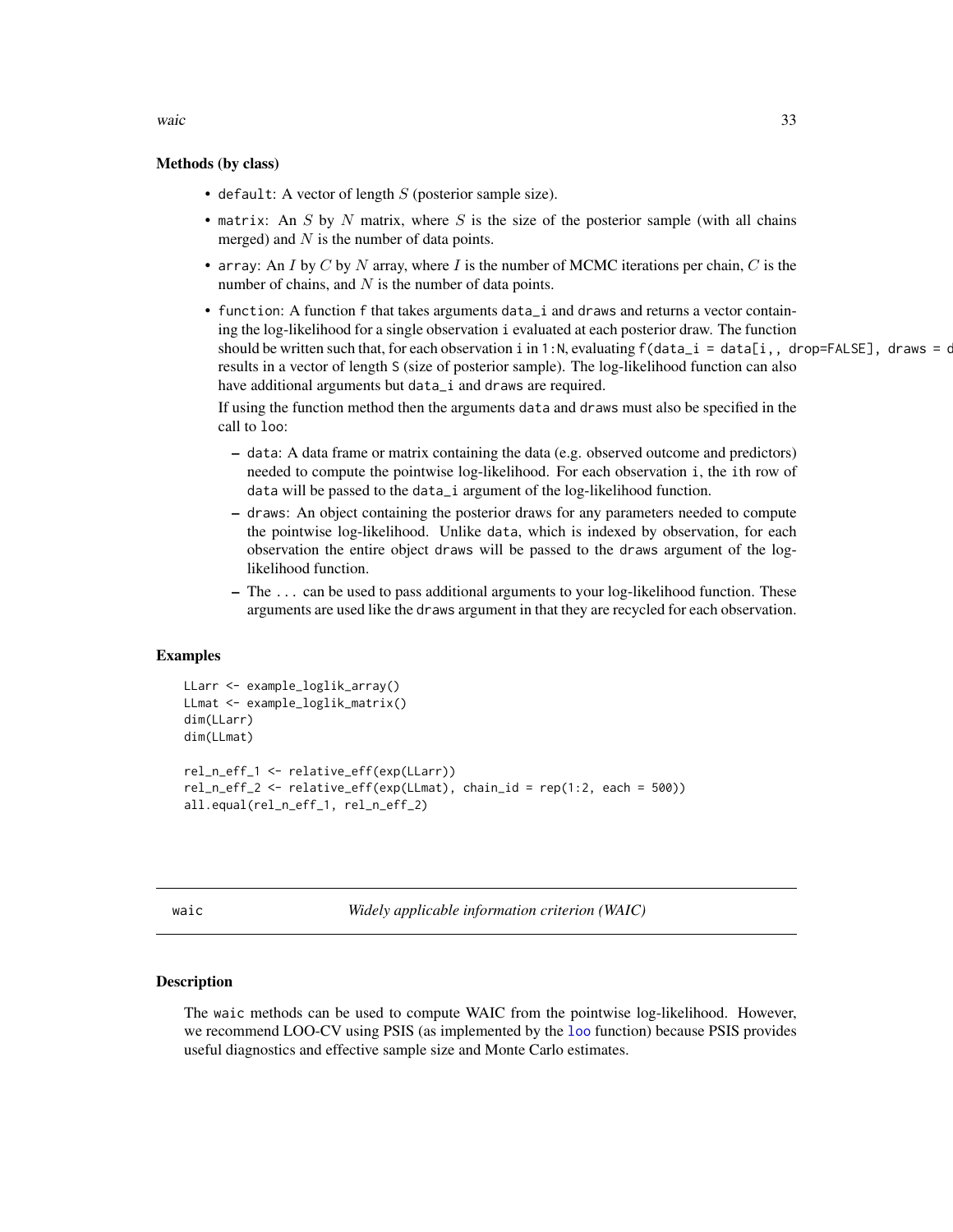#### Usage

```
wait(x, \ldots)## S3 method for class 'array'
waic(x, \ldots)## S3 method for class 'matrix'
wait(x, \ldots)## S3 method for class 'function'
waic(x, ..., data = NULL, draws = NULL)is.waic(x)
```
#### Arguments

x A log-likelihood array, matrix, or function. See the **Methods (by class)** section below for a detailed description of how to specify the inputs for each method.

draws, data, ...

For the function method only. See the Methods (by class) section below for details on these arguments.

#### Value

A named list (of class c("waic", "loo")) with components:

- estimates A matrix with two columns ("Estimate", "SE") and three rows ("elpd\_waic", "p\_waic", "waic"). This contains point estimates and standard errors of the expected log pointwise predictive density (elpd\_waic), the effective number of parameters (p\_waic) and the LOO information criterion waic (which is just  $-2 \times$  elpd\_waic, i.e., converted to deviance scale).
- pointwise A matrix with three columns (and number of rows equal to the number of observations) containing the pointwise contributions of each of the above measures (elpd\_waic, p\_waic, waic).

#### Methods (by class)

- array: An I by C by N array, where I is the number of MCMC iterations per chain, C is the number of chains, and  $N$  is the number of data points.
- matrix: An  $S$  by  $N$  matrix, where  $S$  is the size of the posterior sample (with all chains merged) and  $N$  is the number of data points.
- function: A function f that takes arguments data\_i and draws and returns a vector containing the log-likelihood for a single observation i evaluated at each posterior draw. The function should be written such that, for each observation i in 1:N, evaluating  $f(data_i = data[i, , dropeFALEE]$ , draws = draws) results in a vector of length S (size of posterior sample). The log-likelihood function can also have additional arguments but data\_i and draws are required.

If using the function method then the arguments data and draws must also be specified in the call to loo: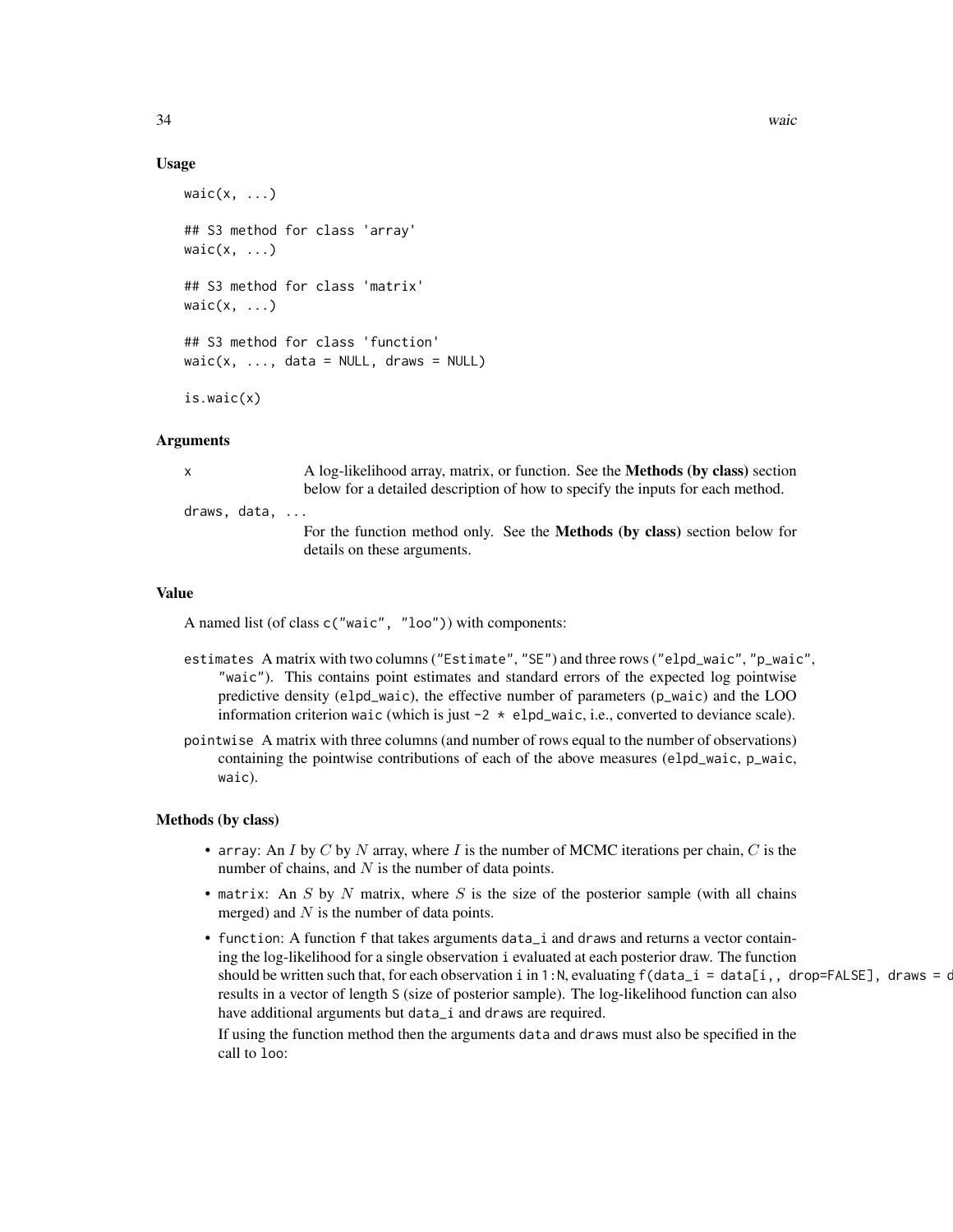- <span id="page-34-0"></span>– data: A data frame or matrix containing the data (e.g. observed outcome and predictors) needed to compute the pointwise log-likelihood. For each observation i, the ith row of data will be passed to the data\_i argument of the log-likelihood function.
- draws: An object containing the posterior draws for any parameters needed to compute the pointwise log-likelihood. Unlike data, which is indexed by observation, for each observation the entire object draws will be passed to the draws argument of the loglikelihood function.
- The ... can be used to pass additional arguments to your log-likelihood function. These arguments are used like the draws argument in that they are recycled for each observation.

# See Also

- [loo](#page-11-1) for approximate LOO-CV.
- [compare](#page-3-1) for comparing models on LOOIC or WAIC.

#### Examples

```
### Array and matrix methods
LLarr <- example_loglik_array()
dim(LLarr)
LLmat <- example_loglik_matrix()
dim(LLmat)
waic_arr <- waic(LLarr)
waic_mat <- waic(LLmat)
identical(waic_arr, waic_mat)
## Not run:
log_lik1 <- extract_log_lik(stanfit1)
log_lik2 <- extract_log_lik(stanfit2)
(waic1 <- waic(log_lik1))
(waic2 <- waic(log_lik2))
```
print(compare(waic1, waic2), digits = 2)

## End(Not run)